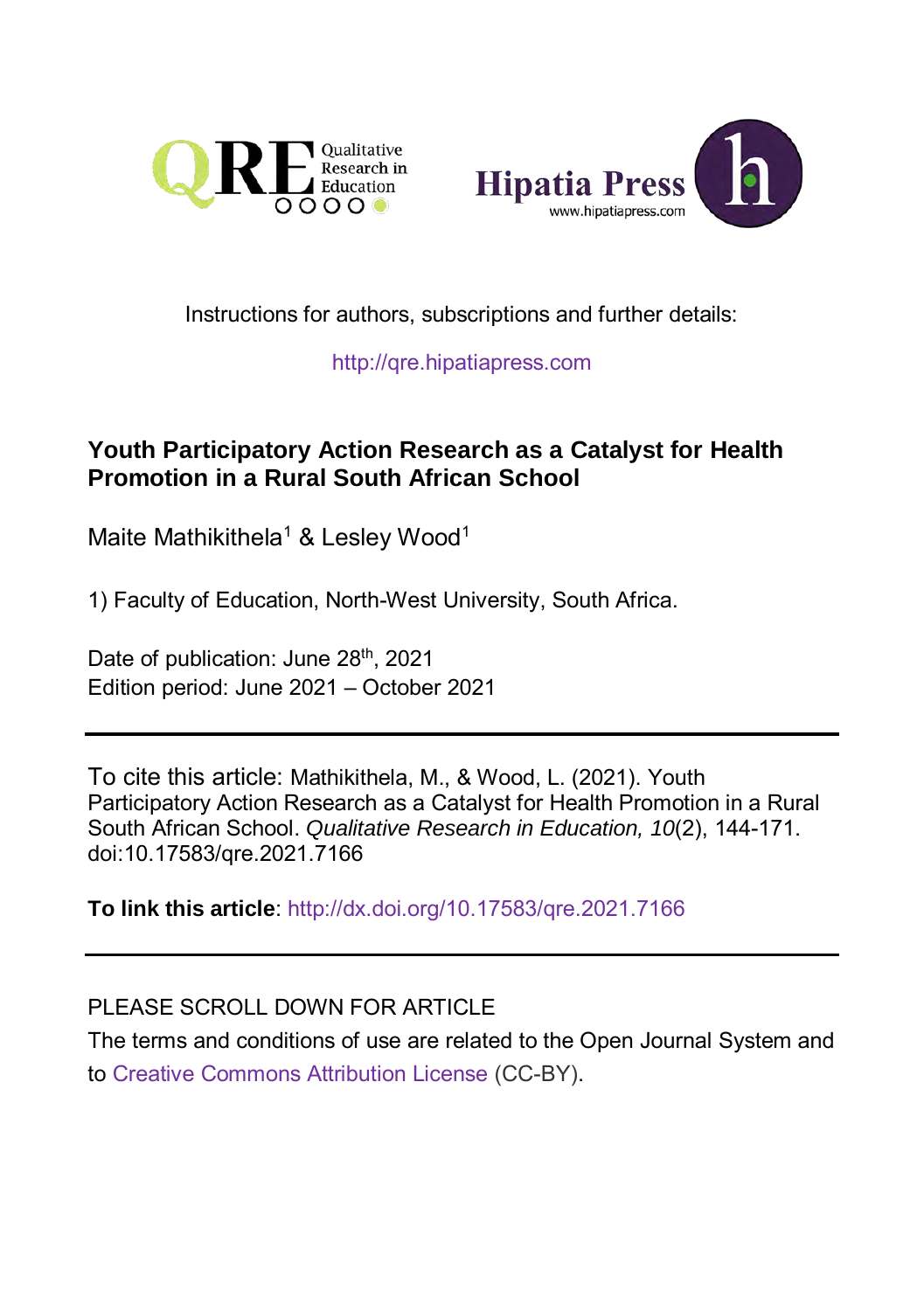## **Youth Participatory Action Research as a Catalyst for Health Promotion in a Rural South African School**

Maite Mathikithela Lesley Wood *North-West University North-West University*

*(Received: 02 December 2020; Accepted: 22 June 2021; Published: 28 June 2021)*

**Abstract**

Rural schools in South Africa face many social and environmental challenges which impact negatively on learner wellbeing and performance. Given the severity and history of these problems, the situation is unlikely to change in the near future. Yet, schools are supposed to be enabling environments, providing holistic support to learners from communities plagued by severe economic, health and social challenges. A different strategy is clearly needed to promote the health and wellbeing of learners. Youth participatory action research (YPAR) appears to offer a plausible approach to kick start improved, health-promoting responses from within the school. We facilitated a YPAR process with volunteer learners from Grade10 to find out how they could begin to transform their rural school. Using arts-based methods, the learners were successful in raising awareness of the negative effects they were suffering as a result of the poor social-emotional climate in the school, the unsanitary facilities and the lack of opportunities to engage in physical exercise. The actions they took to address these issues were a catalyst for ongoing positive change in the school. The findings add to literature about how YPAR can make schools more enabling spaces.

**Keywords:** health promoting schools, holistic wellbeing, learner agency, participatory action research

2021 Hipatia Press ISSN: 2014-6418 DOI: 10.17583/qre.2021.7166

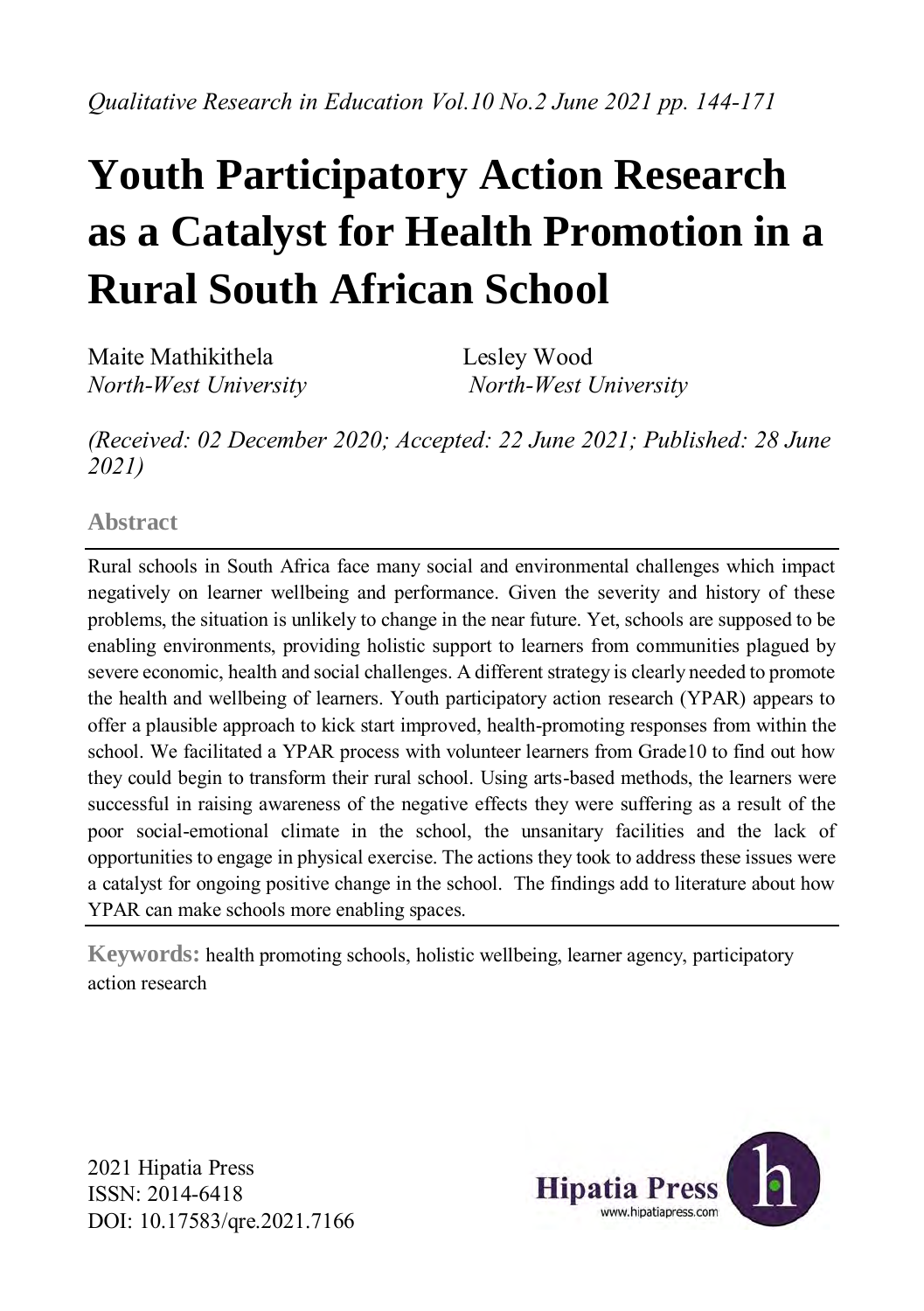# **La Investigación-Acción Participativa de los Jóvenes como Catalizador de la Promoción de la Salud en una Escuela Rural Sudafricana**

Maite Mathikithela Lesley Wood *North-West University North-West University*

*(Recibido: 02 de diciembre de 2020; Aceptado: 22 de junio de 2021; Publicado: 28 de junio de 2021)*

#### **Resumen**

Las escuelas rurales de Sudáfrica se enfrentan a muchos problemas sociales y medioambientales que repercuten negativamente en el bienestar y el rendimiento del alumnado. Dada la gravedad y la historia de estos problemas, es poco probable que la situación cambie en un futuro próximo. Sin embargo, las escuelas deben ser entornos propicios que apoyen de forma integral al alumnado de las comunidades plagadas de graves problemas económicos, sanitarios y sociales. Es evidente que se necesita una estrategia diferente para promover la salud y el bienestar del alumnado. La investigación-acción participativa de los jóvenes (YPAR) parece ofrecer un enfoque plausible para poner en marcha respuestas mejoradas y promotoras de la salud desde dentro de la escuela. Facilitamos un proceso YPAR con alumnado voluntario del 10º curso para averiguar cómo podían empezar a transformar su escuela rural. Utilizando métodos artísticos, el alumnado consiguió concienciarse de los efectos negativos que estaban sufriendo como consecuencia del mal clima socio-emocional de la escuela, la insalubridad de las instalaciones y la falta de oportunidades para hacer ejercicio físico. Las medidas que tomaron para resolver estos problemas fueron un catalizador para un cambio positivo continuo en la escuela. Los resultados se suman a la literatura sobre cómo el YPAR puede hacer que las escuelas sean espacios más propicios.

**Palabras clave:** escuelas promotoras de la salud, bienestar holístico, agencia del alumno, investigación-acción participativa

2021 Hipatia Press ISSN: 2014-6418 DOI: 10.17583/qre.2021.7166

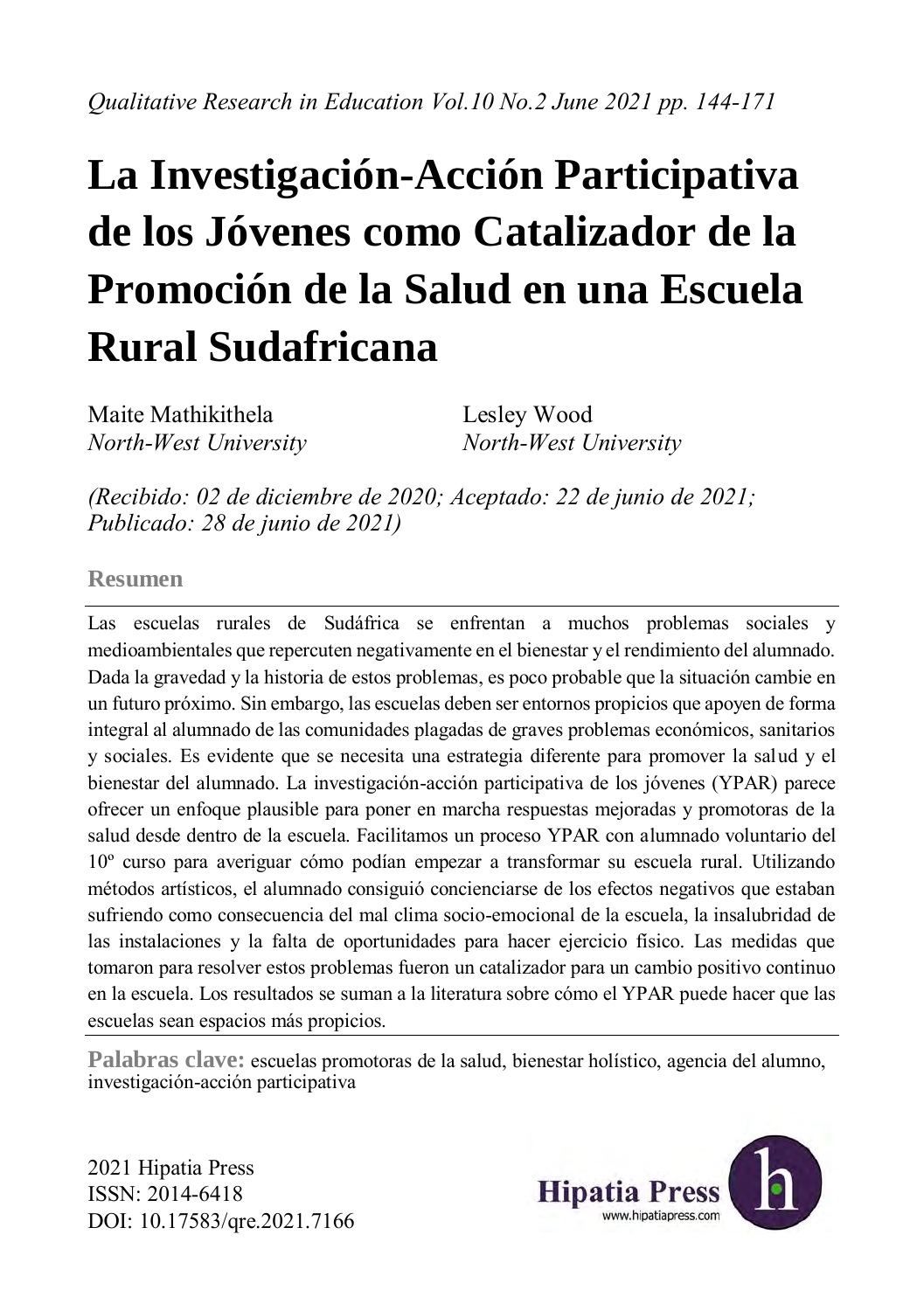he study that gave rise to this article emerged from the concern of the first author, a teacher at a rural high school in Limpopo province, South Africa. Like many teachers working in under-resourced schools, she was worried that the school was not providing an environment conducive to promoting the optimal health and wellbeing of its learners. Rural schools often become sites of discrimination where learners from disadvantaged backgrounds are subjected to ridicule, insults, and harsh punishments by peers and teachers [\(Mphahlele, 2017;](#page-25-0) [Steyn and Singh, 2018\)](#page-27-0). Schools can also be dangerous places where children are subjected to abuse in the form of rape and sexual harassment by teachers [\(Head, 2017\)](#page-24-0). In addition, many rural and township schools face a dearth of infrastructure, overcrowded classrooms, inadequate resources for teaching, learning and extra-mural activities, a lack of basic services, such as clean water and sanitation, and insufficient access to social welfare services [\(Du Plessis, 2014\)](#page-23-0). The school then becomes a source of stress and a disabling environment wherein learners who need additional psychosocial support become disillusioned and feel disconnected from the school [\(Acosta-Gómez et al., 2018;](#page-22-0) [Khuzwayo et al.,](#page-24-1)  [2016\)](#page-24-1). These factors render it almost impossible to create an environment that promotes the holistic well-being of learners. **T**

For vulnerable children in particular, teachers may represent the only stable adult contact they have [\(Chitiyo et al., 2010\)](#page-22-1), thus the onus is on the school to create an enabling environment that provides care and support for learners [\(Mampane & Bouwer, 2011\)](#page-25-1). Some rural schools can do this by strengthening their capacity for internal support [\(Ebersöhn & Ferreira, 2011\)](#page-23-1). Similarly, Themane and Thobejane [\(2019\)](#page-27-1) found that teachers in rural schools were able to discover creative ways to overcome barriers to learning when they collaborated with colleagues. Such teachers are to be commended for their resilience, but unfortunately not all teachers are sensitive to the needs and feelings of learners [\(Motsa & Morojele, 2016;](#page-25-2) [Shann et al., 2013\)](#page-27-2). The professional relationship between teachers also suffers in resourcescarce environments, making collaborative action for learner support difficult and unlikely [\(Mathikithela, & Wood, 2019\)](#page-25-2).

In the absence of positive intervention by school management and other adults in the social ecologies of the learners, we investigated how vulnerable youth in a specific rural school could take action to create a health promoting and enabling environment. We did this through engaging learners in youth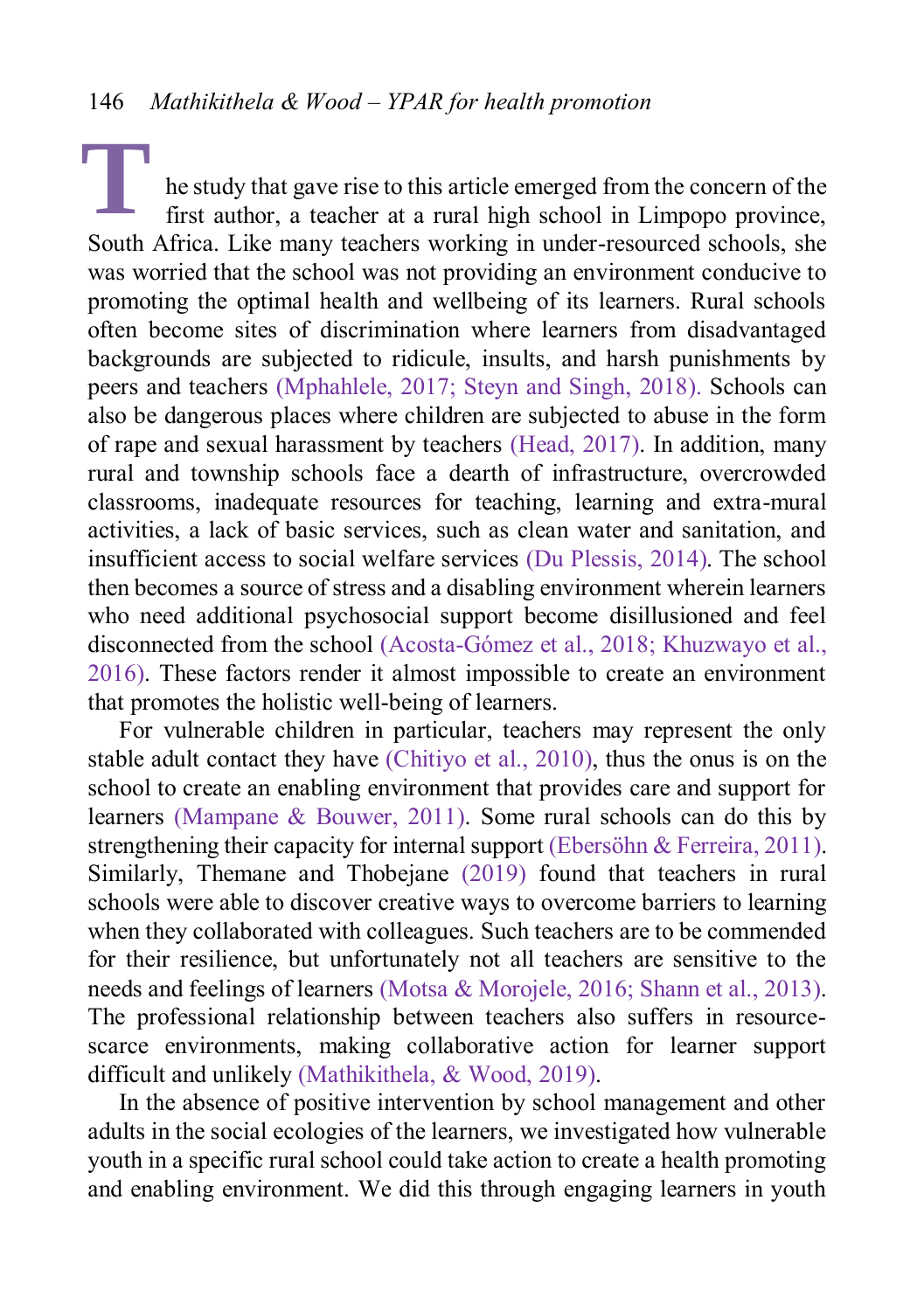participatory action research (YPAR). Being involved in such a process raises children's awareness that they have the potential to make life better for themselves [\(Kohfeldt & Langhout, 2011\)](#page-24-2). This approach foregrounds the voices and agency of the learners [\(Kohfeldt et al., 2012](#page-24-2)), since they themselves are best placed to sensitize people to their needs and wants [\(Torres-Harding, 2018\)](#page-27-3).

An earlier publication [\(Mathikithela, & Wood, 2019\)](#page-25-2) reported on the first cycle of this study where participating learners generated data to explain how the poor social, physical and emotional environment was impacting on their learning and development. In this article we report on the process going forward and the actions learners initiated to create a more enabling and healthy school experience for themselves and their peers. We also evaluate the influence their actions had on the teachers and school in general. Finally, we discuss the complexities of using YPAR to bring about change in a school context. The findings inform both policy and practice in rural schools by providing guidelines for enabling the voices of learners to be a catalyst for (re)constituting schools as health-promoting spaces.

## **Health Promotion in South African Schools**

Globally, the concept of health-promoting schools has been gaining traction since the World Health Organization (WHO) produced the Ottawa Charter for Health Promotion in 1986. Health promotion has been recognized as an effective way of developing the health and wellness in schools through providing a healthy setting for living, learning and working [\(WHO, 2020\)](#page-28-0), while accommodating for the many socio-systemic factors in communities that impact negatively on teaching and learning [\(Langford et al., 2014\)](#page-24-3). Health promotion strives towards optimal physical, mental and social wellbeing through the development of personal and professional *skills* of role players in the school; the implementation of *policies* to protect and promote the various components of health; the improvement of the physical and social *environment*; the strengthening of external support in the surrounding *community*; and improving access to and use of social *services* [\(Evans et al.,](#page-23-2)  [2013\)](#page-23-2).

Currently, a plethora of policies exist in South African education legislation to promote "the optimal health and development of school-going children and the communities in which they live and learn" [\(DOH/DBE,](#page-23-3)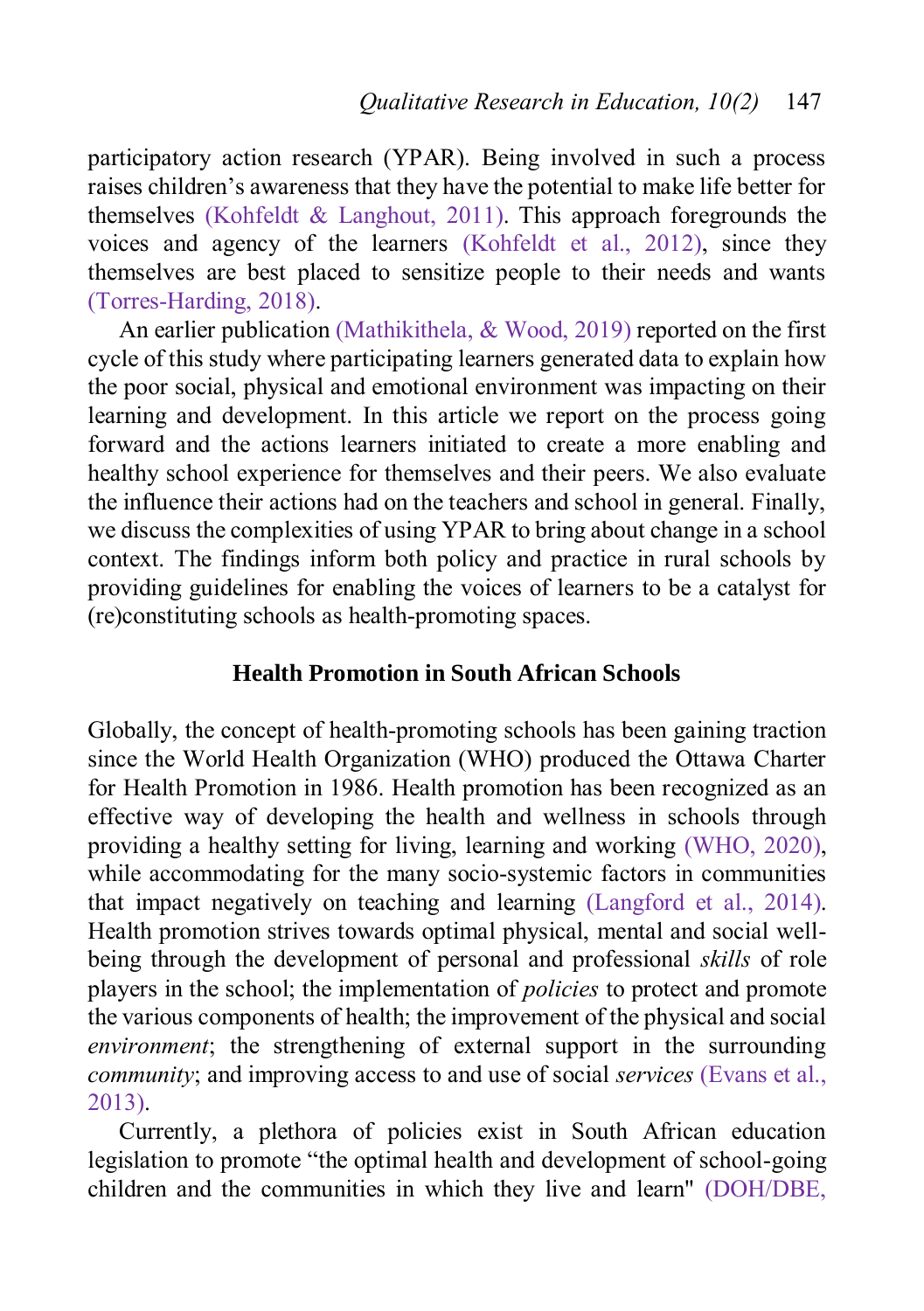[2012, p. 5\)](#page-23-3), in the form of the Integrated School Health Policy (ISHP). This is a systemic approach comprising a comprehensive package of policies, based on the following premises [\(Langford et al., 2014\)](#page-24-3):

- Provision of school policies to prevent and support learners affected by HIV/AIDS, pregnancy, lack of nutrition, violence and abuse (e.g. White Paper 6: Special Needs Education, Building an Inclusive Education and Training System [\(Department of Education, 2001\)](#page-23-4), Health Promoting Schools [\(Department of Health, 2011\)](#page-23-5), Integrated Strategy on HIV, STIs and TB [\(Department of Basic Education,](#page-23-6)  [2017\)](#page-23-6), Child Friendly Schools [\(UNICEF, 2009\)](#page-27-4) etc).
- Creation of a supportive environment for the health and well-being of children through the work of school-based support teams (SBST) composed of teachers and other stakeholders whose main function is to identify and address barriers to learning [\(DBE, 2001\)](#page-23-4).
- School based health and nutrition services, such as feeding schemes and learner assessment and screening for various health issues.
- Community participation to support the school in promoting the health of learners.

The aim is to improve school access, retention and achievement. The ISHP, as part of the Care and Support for Teaching and Learning framework [\(DBE/MIET,2010\)](#page-23-7) in schools has been hampered by a lack of collaboration between the government departments tasked with ensuring its implementation [\(Rasesemola et al., 2019\)](#page-27-5). Many rural schools in South Africa still lack basic human and material resources to enact policies at school level [\(Lenkokile et al., 2019\)](#page-24-4). The competence and attitude of school management usually determines the extent to which resources are deployed and sustained [\(Usman, 2016\)](#page-28-1), and while some rural schools do have a supportive school environment [\(Hallal et al., 2012\)](#page-24-5), in others, buildings and sanitation facilities have deteriorated, and vandalism and neglect have given rise to unwelcoming school environments. The physical environment in turn negatively influences the attitudes and behavior of both learners and teachers [\(Oyenuga & Lopez, 2012\)](#page-26-0), and the emotional and relational wellness within the school suffers [\(Roffey, 2012\)](#page-27-6).

Emotional and relational wellness foster the ability to recover from stress, trauma and adversity [\(Durlak et al., 2011\)](#page-23-8) and enable individuals to set priorities, build relationship with others and have a positive view of life despite their daily challenges [\(Peterson, 2016\)](#page-26-1). Such safe environments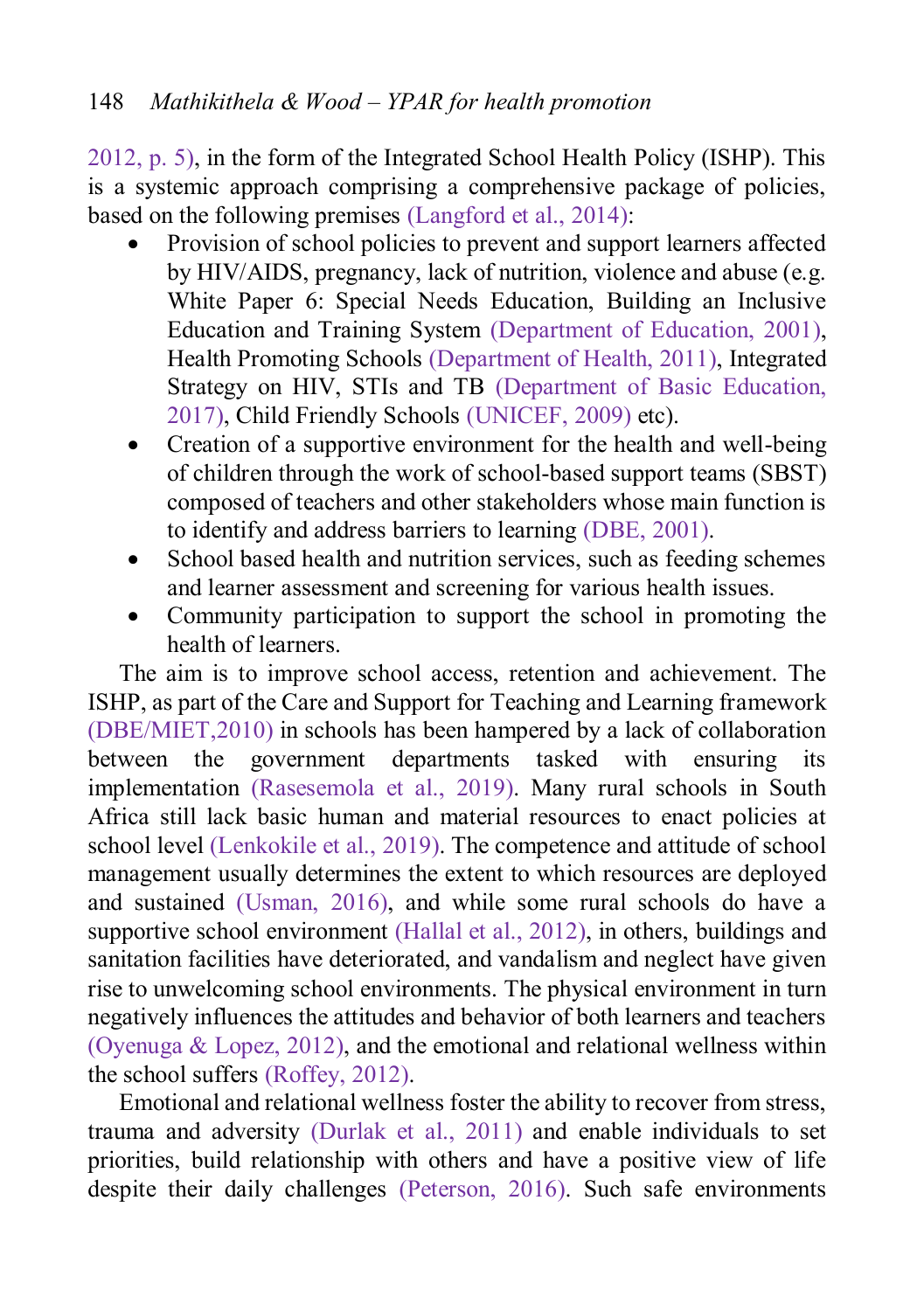foster learners' sense of self-worth [\(Campbell et al., 2016\)](#page-22-2), which in turn supports positive academic and behavioural outcomes [\(Kutsyuruba et al.,](#page-24-6)  [2015\)](#page-24-6). A lack of emotional and relational wellness affects teachers, parents, and school management as much as it does learners, leaving all feeling disempowered, hopeless and unable to take action [\(Mudzielwana et al.,](#page-25-3)  [2017\)](#page-25-3). It is evident that low levels of physical, emotional and relational wellness in many rural schools is a systemic issue that needs to be addressed by various sectors. However, since it is unlikely that the education system as a whole will improve in the near future, what can schools do in the meantime? A YPAR process has proven to be a useful way for youth to disrupt dysfunctional systems to bring about change.

## **YPAR as a Paradigm for Social Change**

YPAR is grounded in an emancipatory paradigm, enabling youth to effect social change in matters that affect their lives [\(Marcus & Cunningham,](#page-25-4)  [2016\)](#page-25-4). As Fine [\(2008, p. 215\)](#page-23-9) argues, "PAR is not a method"—it is a "radical epistemological challenge to the traditions of social science, most critically on the topic of where knowledge resides". This paradigm recognizes the value and validity of knowledge generated by the youth, and their right to mobilize such knowledge to inform policy and practice. Caraballo et al. [\(2017\)](#page-22-3) explain its importance in transforming educational institutions by drawing on "epistemologies of resistance" to enable youth living in inequitable conditions "to critique, redefine, and overcome the very asymmetries they face in their schools and communities" (p.313).

Adult facilitators work with youth through cycles of action and reflection to identify issues, generate and analyse data, and disseminate findings as advocates for change in their environments [\(Shamrova & Cummings, 2017\)](#page-27-7). The process in itself is educative, as participants experientially learn to be self-reflective and self-directed learners [\(Smith et al., 2014\)](#page-27-8) and are afforded opportunity to develop life skills such as communication, problem-solving, group work, planning and organization that are of value throughout their lives [\(Anyon et al., 2018\)](#page-22-4). YPAR is not without its challenges, as it may give rise to ethical dilemmas or threaten existing power relations, as we discuss later. However, since the adults in this particular school did not seem to be aware of/concerned about the holistic health of learners, and indeed were seen at times to aggravate emotional distress, we decided that we had no option but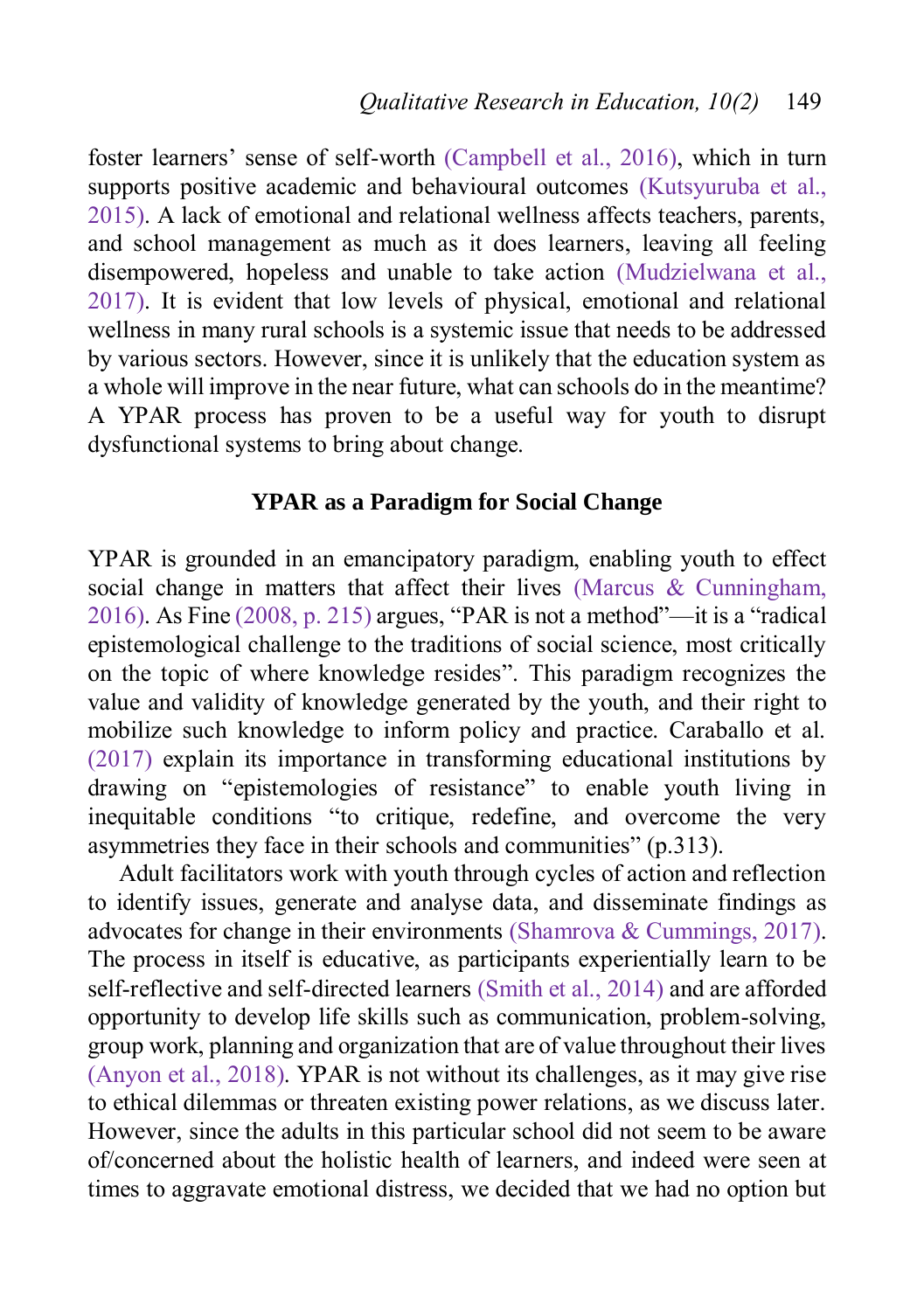to use YPAR to expose the hidden curriculum [\(WHO, 2020\)](#page-28-0) that threatened the wellbeing of learners. We now discuss the specific methods used to generate and analyse data in this second cycle of the research.

#### **Methodology**

The research was conducted in the rural school in which the first author teaches<sup>1</sup>[.](#page-21-0) It is a no-fee school and learners have access to the National School Nutrition Programme since almost all families in the area the school serves live in poverty. The first author requested the Teacher Liaison Officer (TLO) to purposefully select possible participants whom she deemed to have leadership potential and who were able to communicate well with other learners. Participants were recruited from Grade 10, based on the argument that they are over the age of 16, thus possessing a certain degree of maturity and will remain in the school for two more years to improve the sustainability of any change effected. The TLO recruited 14 volunteers to participate (7 male;7 female). Cycle one was conducted in 2016, and cycle two spanned the whole of 2017. The aim of the research was to evaluate the influence that the youth advocacy in cycle two had in terms of bringing about positive change in relation to their own attitudes and responses, and those of their peers, the teachers and the school in general. Therefore, we generated data through transcriptions of the audio-recorded weekly meetings of the participants and facilitator, analysis of learner and teacher responses to the visual displays of the photographs and drawings created in cycle one by participants, responses of the School Governing Body (SGB) to the presentation of the policy brief, and the reflections of the first author on other initiatives begun in the school, as recorded in her field diary. Table 1 outlines the process of data generation in this cycle.

Thematic analysis allowed us to identify, examine and record patterns in the different data sets [\(Guest et al., 2012\)](#page-24-7). Data were initially analyzed within the PAR group to guide their actions and we adult researchers later analyzed the data from a theoretical perspective.

Process validity (how well the research was conducted) was enhanced by teamwork and triangulation of methods [\(Anney, 2014\)](#page-22-5). Dialogic validity refers to the degree to which the research data, methods and interpretations are subjected to peer review [\(Herr & Anderson, 2005\)](#page-24-8), which took place in group discussions, by presenting findings to other learners and asking for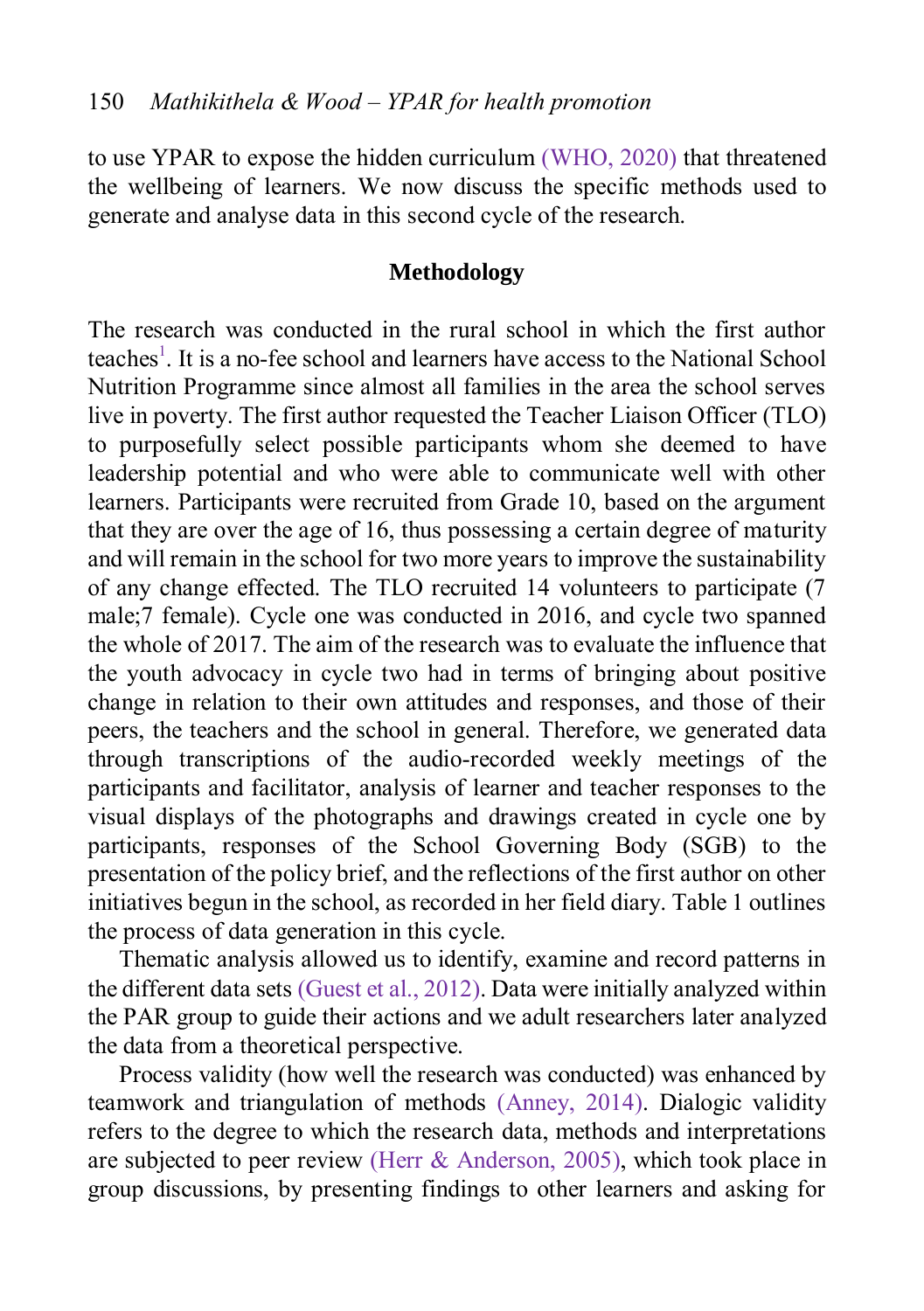feedback and by the collaborative decision-making on what research methods and intervention strategies to use. We present sufficient evidence to support our claims about the outcomes of the study, and its catalytic effect in bringing about change. Democratic validity was central to the purpose of the study, and the process was facilitated so that all participants were able to contribute their opinions and ideas at each stage of the research process.

An important ethical consideration in PAR is to conduct the research so that participants benefit directly from participation in the project [\(Wood,](#page-28-2)  [2020\)](#page-28-2) and are protected from any victimization. The YPAR had inherent ethical tensions, since raising awareness of the experiences of the participants would necessarily highlight the failure of teachers and management to provide an enabling environment. The study met the stringent requirements of the Ethics Committee of the University, indicating that it fulfilled the Belmont Report principles of justice, beneficence and respect of persons [\(National Commission for the Protection of Human Subjects of Biomedical](#page-26-2)  [and Behavioural Research, 1979\)](#page-26-2). We now explain how the YPAR process evolved in the second cycle, based on findings generated in cycle one.

## **Strategies Implemented by Learners to Promote Holistic Wellness**

Table 1 explains how participants used the data generated in Cycle One to determine what actions to take in Cycle Two to make their school a more enabling and health promoting environment.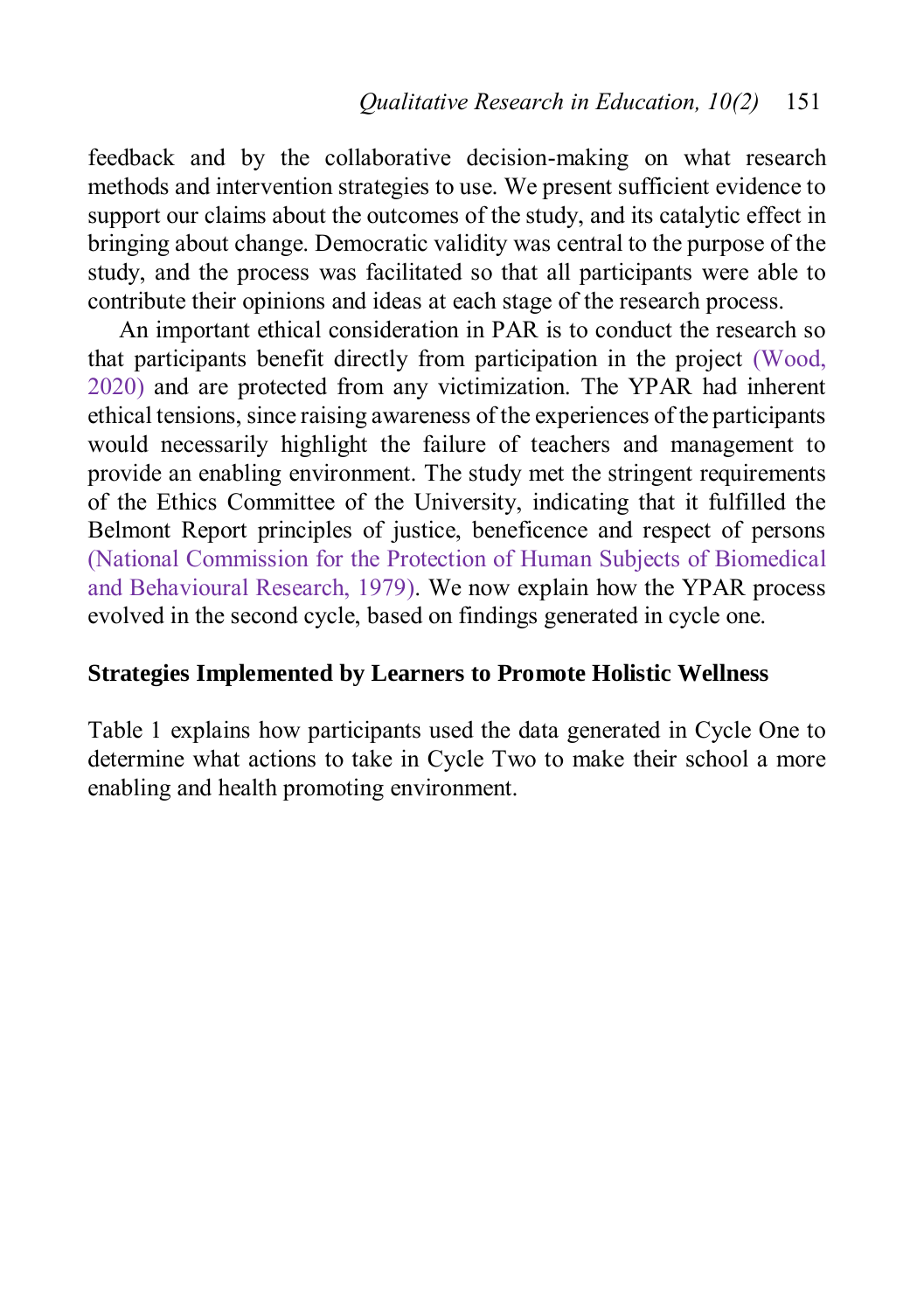Table 1

| <b>Findings</b><br>from | What<br>the     | <b>Actions participants took</b> | Data<br>generation             |  |
|-------------------------|-----------------|----------------------------------|--------------------------------|--|
| Cycle 1                 | participants    | to improve the situation         | in Cycle Two                   |  |
|                         | learnt<br>from  |                                  |                                |  |
|                         | their analysis  |                                  |                                |  |
|                         | of the data     |                                  |                                |  |
| The<br>school's         | School is our   | Participants used the visual     | 1. Responses<br>of             |  |
| poor                    | haven, so we    | artefacts<br>and<br>narratives   | teachers<br>and                |  |
| infrastructure has      | need to keep    | from the photovoice and          | the<br>learners<br>to          |  |
| a negative impact       | the             | drawing activity of Cycle 1      | display were noted             |  |
| on our emotions,        | environment     | to present their findings to     | cards<br>and<br>on             |  |
| motivation<br>and       | clean.          | other learners and teachers      | deposited into<br><sub>a</sub> |  |
| learning.               | Moreover, we    | to raise awareness about         | box next to display.           |  |
|                         | need<br>basic   | how the issues depicted had      | 2. Discussions<br>in           |  |
|                         | resources, such | their<br>impact<br>on<br>an      | weeky<br>project               |  |
|                         | as water, food  | emotional, psychological         | meetings<br>of                 |  |
|                         | and<br>proper   | and physical well-being          | participants<br>were           |  |
|                         | sanitation.     | They also presented a            | recorded<br>and                |  |
|                         |                 | policy brief outlining their     | transcribed<br>to              |  |
|                         |                 | findings to the SGB in an        | provide data on the            |  |
|                         |                 | attempt to influence school      | different initiatives          |  |
|                         |                 | policy and management            | they took and what             |  |
|                         |                 | actions.                         | they were learning             |  |
|                         |                 |                                  | project<br>as                  |  |
|                         |                 |                                  | progressed<br>to               |  |
|                         |                 |                                  | inform<br>their                |  |
|                         |                 |                                  | actions.                       |  |
|                         |                 |                                  |                                |  |
|                         |                 |                                  |                                |  |

|  | Deciding on Action in Cycle Two Based on the Findings of Cycle One |  |  |  |
|--|--------------------------------------------------------------------|--|--|--|
|--|--------------------------------------------------------------------|--|--|--|

continue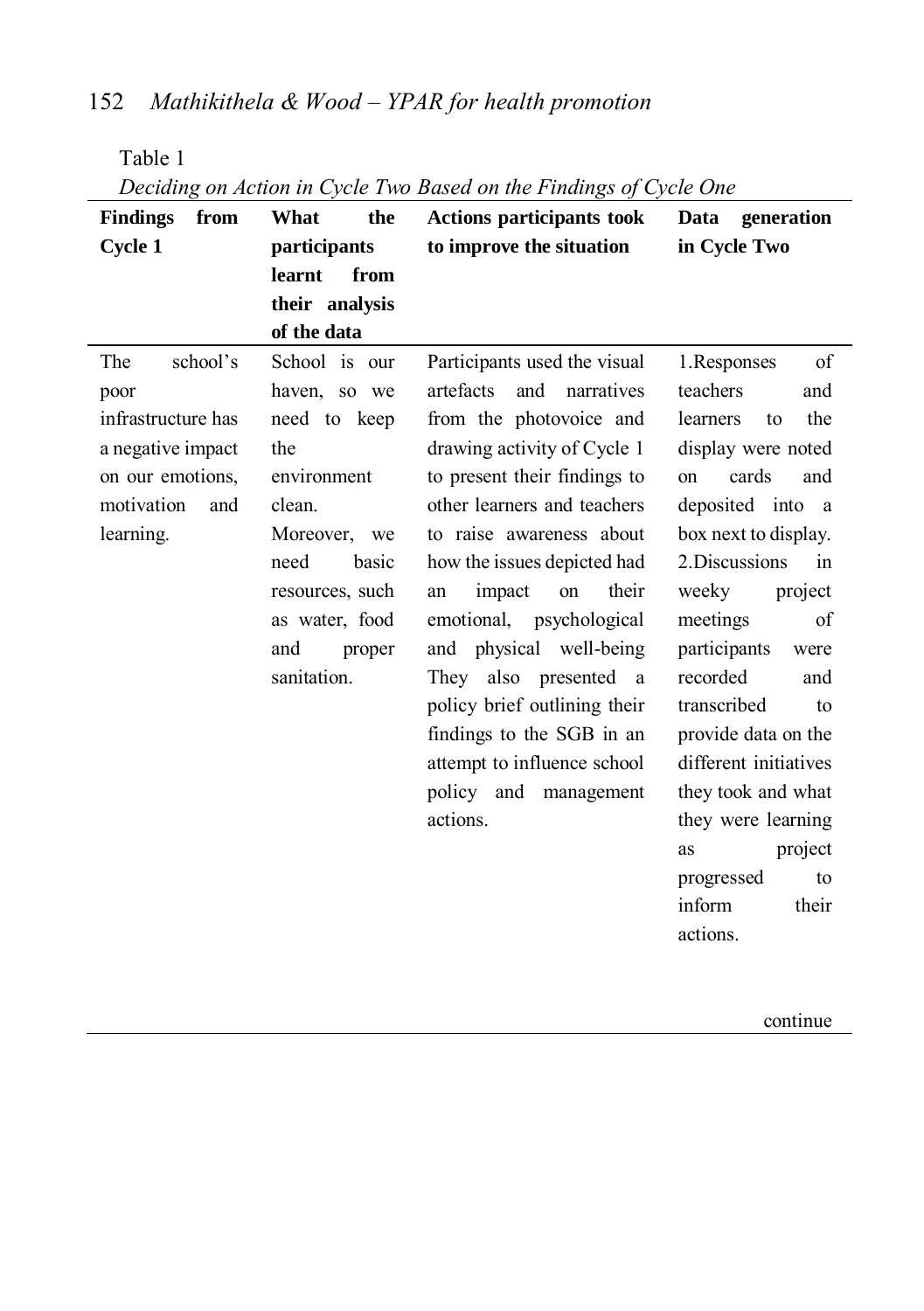| (continuation)          |                          |                                |                            |  |
|-------------------------|--------------------------|--------------------------------|----------------------------|--|
| <b>Findings</b><br>from | What<br>the              | Actions participants took      | Data<br>generation         |  |
| Cycle 1                 | participants             | to improve the situation       | in Cycle Two               |  |
|                         | learnt<br>from           |                                |                            |  |
|                         | their analysis           |                                |                            |  |
|                         | of the data              |                                |                            |  |
| lack<br>The<br>of       | We<br>need<br>to         | Participants asked teachers    | 3. Recorded                |  |
| opportunity<br>for      | have                     | to supervise them to clean     | discussions<br>also        |  |
| physical exercise       | opportunity for          | up the sports fields. They     | indicated their own        |  |
| at school impacts       | physical                 | organized a sports day to      | learning<br>and            |  |
| negatively on our       | exercise as<br>it        | raise awareness about the      | development.               |  |
| emotions,               | helps<br><b>us</b><br>to | importance<br>of<br>physical   | 4. Responses of the        |  |
| motivation<br>and       | learn how<br>to          | exercise<br>as<br>a<br>regular | SGB members to             |  |
| learning                | get along with           | feature of school life. They   | policy brief<br>the        |  |
|                         | others; develop          | decided to use this event as   | were recorded and          |  |
|                         | self-discipline;         | an opportunity to address      | transcribed.               |  |
|                         | increase<br>our          | the issue of girls not being   | 5. Throughout<br>the       |  |
|                         | self-                    | able to attend school during   | project<br>the<br>first    |  |
|                         | confidence.<br>In        | menstruation by having a       | author<br>kept<br>a        |  |
|                         | addition,<br>it          | sanitary towel campaign.       | reflective<br>journal      |  |
|                         | improves<br>our          | They decided to invite         | to record her own          |  |
|                         | concentration            | other learners to help with    | feelings<br>and            |  |
|                         | in class.                | the organization of this       | learning and guide         |  |
|                         |                          | event to involve more          | her decisions<br><b>as</b> |  |
|                         |                          | the<br>people<br>in<br>change  | facilitator<br>of the      |  |
|                         |                          | process.                       | project.                   |  |
|                         |                          |                                |                            |  |
| The poor social         | We need the              | Participants created and       |                            |  |
| and<br>emotional        | school to be a           | presented a short play to      |                            |  |
| of<br>the<br>climate    | safe<br>and              | raise awareness of the need    |                            |  |
| school<br>is<br>not     | welcoming                | for a safe school campaign     |                            |  |
| conducive to our        | place for all            | bullying,<br>against           |                            |  |
| holistic learning       |                          | discrimination.                |                            |  |
| and development         |                          | stigmatization and sexual      |                            |  |

exploitation.

Table 1 *Deciding on Action in Cycle Two Based on the Findings of Cycle One*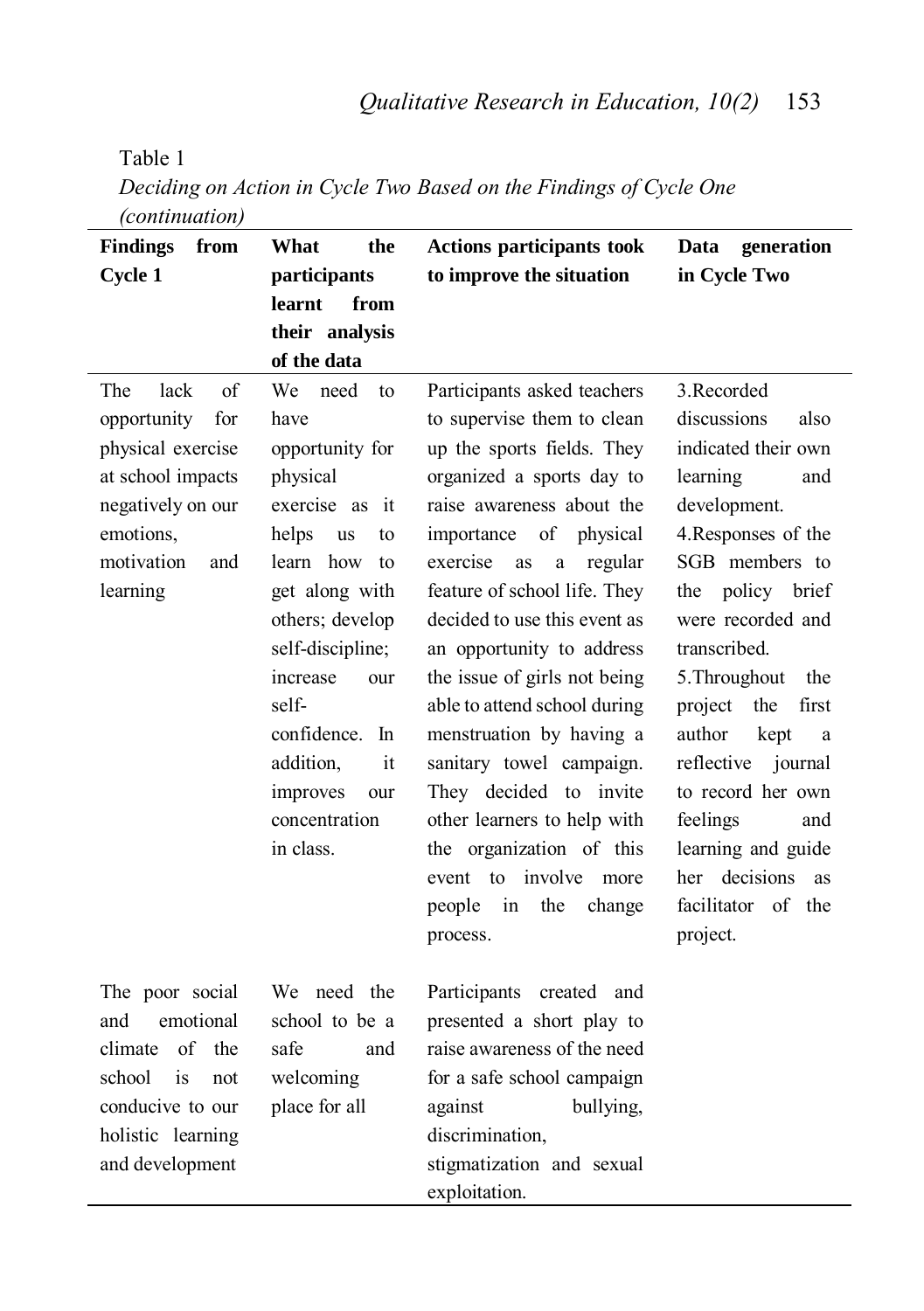## 154 *Mathikithela & Wood – YPAR for health promotion*

We now discuss in more detail the actions the particpants took to make their school a healthier, more enabling environment, indicating how these contributed to change on several levels.

## **Results and Discussion**

## **Raising Awareness of the Unhealthy Ethos and Environment within the School**

Participants displayed the photographs, drawings and narratives that depicted how they experienced the school environment as an advocacy tool to raise awareness and to find out if other learners had similar experiences. They made posters that were displayed on the wall for three days for learners and teachers to view at the spot where assembly was held. Figure 1 shows learners looking at this display.



*Figure 1*. Learners viewing the display of drawings and photovoice artefacts

Although it was obvious to all that the physical infrastructure was in a dilapidated state, the photographs and drawings generated by learners graphically depicted how this impacted them on an emotional, relational and cognitive level; the explicit representations of the bullying by peers and the emotional and physical abuse by teachers were accompanied by short, but heartrending narratives. Their appeals for change, backed up by the visual data, were compelling and difficult to ignore. As author one reflected in her diary: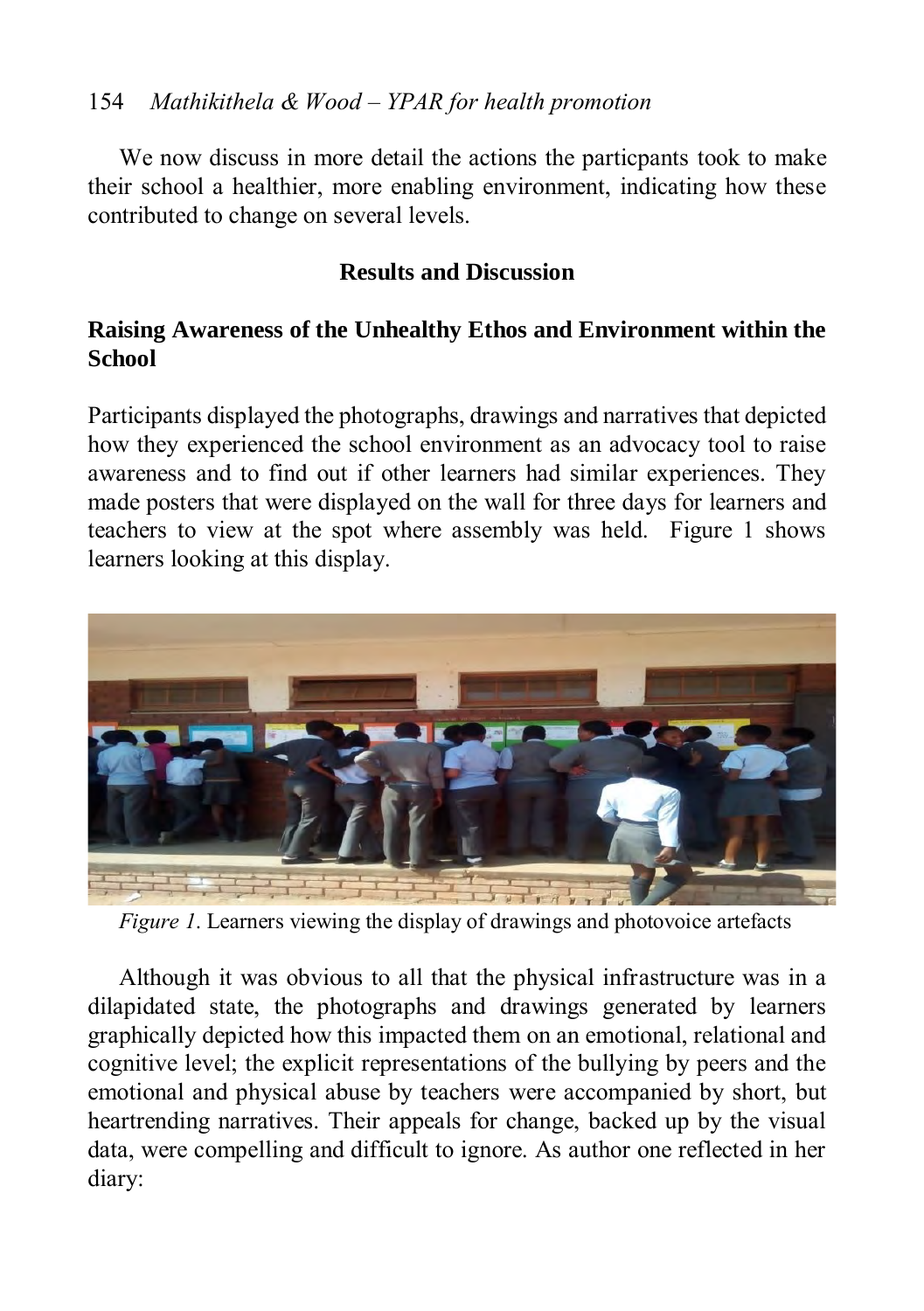I was not aware of what these learners were going through as we educators only move from staffroom to the classrooms, and do not concern ourselves with what lies beyond the limits of the main school building. I only saw the conditions of the pit latrines for the first time in the pictures that the participants took. This has stopped me from being harsh to learners when they go to toilets in groups because I now understand that they need to provide safety for one another (12/6/2016).

Participants put a suggestion box and cards next to the display to allow learners and members of the staff who visited the display anonymously to write down their reactions and ideas for improvement. Only two teachers responded – perhaps because the display provided so much evidence of teacher unprofessional behaviour. In contrast, 578 learners wrote responses that indicated agreement with the experiences displayed in the photographs and drawings

> Something must be done with the animals in the school because they leave their dung everywhere and this makes our classrooms filthy. Some of us are having sinuses, so dirty environment is not good for our health [Learner 56]

> Shortage of water is a big problem to us because we cannot stay the whole day without drinking water. We get tired and fall asleep in class [Learner 78].

They also made suggestions for improvement e.g. having a tuck shop on the school premises for learners who can afford to buy food; that the number of water tanks at school should be increased to provide enough drinking water. Some indicated that they realized they needed to behave differently to improve the environment, e.g. by not littering in the playground. Learners also agreed that they needed an opportunity for sport and exercise, a foundational principal of health promoting schools [\(WHO, 2020\)](#page-28-0). Many thought that the teachers were not interested in their wellbeing, indicative of poor relational wellness: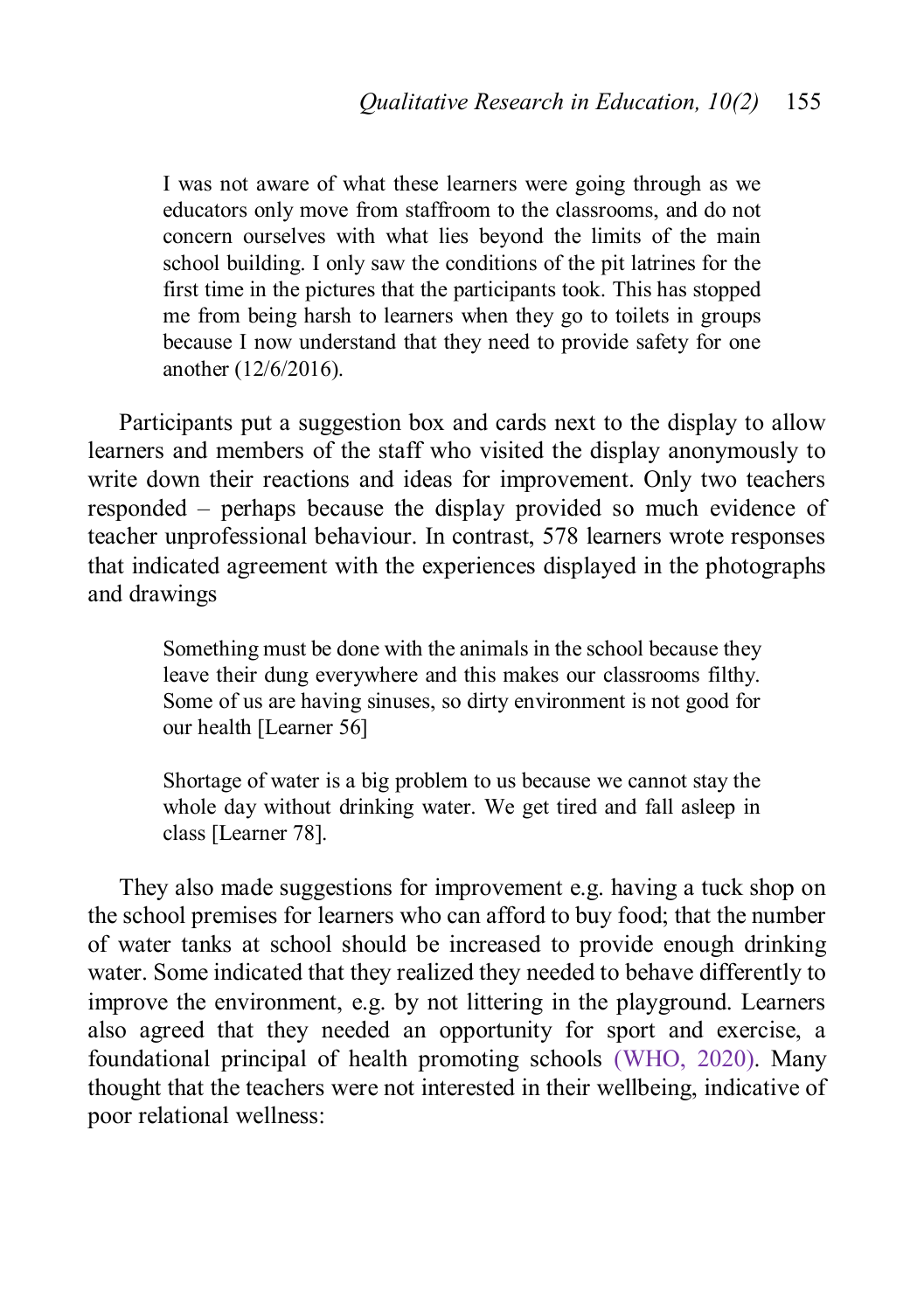#### 156 *Mathikithela & Wood – YPAR for health promotion*

We want to play sport but problem is that we don't have good grounds. Teachers think it is none of their business because they don't say anything. We cannot play there because we can be bitten by thorns or injure our feet. Teachers must please help us with this problem [Learner 216].

Most disturbingly, learners also supported the participants' claims about cases of sexual exploitation, discrimination, stigmatization and bullying on the school premises.

> Some teachers make learners to change school. If they propose love and you don't agree, every time you make a small mistake, they punish you or they say get out of my class. This is hurting because you don't enjoy at school. I say # sexual abuse must fall [Learner 397].

Instead of fostering "health and learning with all the measures at its disposal" [\(WHO, 2020, p. 1\)](#page-28-0), the teachers in this school were adding to the risk factors for poor health outcomes [\(Magwa, 2015\)](#page-25-5). Although HPS are supposed to focus on "building capacities for peace, shelter, education, food, income, a stable ecosystem, equity, social justice, sustainable development" [\(WHO, 2020, p.1\)](#page-28-0) and developing a caring climate, teachers were perceived to have little empathy for the family situation of the learners:

> Please tell teachers not to lock us outside the gate because a person like me must take the child to the preschool before we come to school and they open at half past seven. If I come to school early it means I must leave the child stranded at home [Learner 274].

The findings of the participants in Cycle One (i.e. poor infrastructure, teacher-learner relations, lack of sport were negatively impacting on their holistic wellbeing and sense of belonging in school) were thus validated by their peers, and by sharing the findings they also inspired other learners to become involved in making changes or lobbying management to do so. This motivated the participants to take further action. With the help of author 1, they developed a policy brief summarizing their findings and recommendations for change in school policies to better support the holistic health of learners.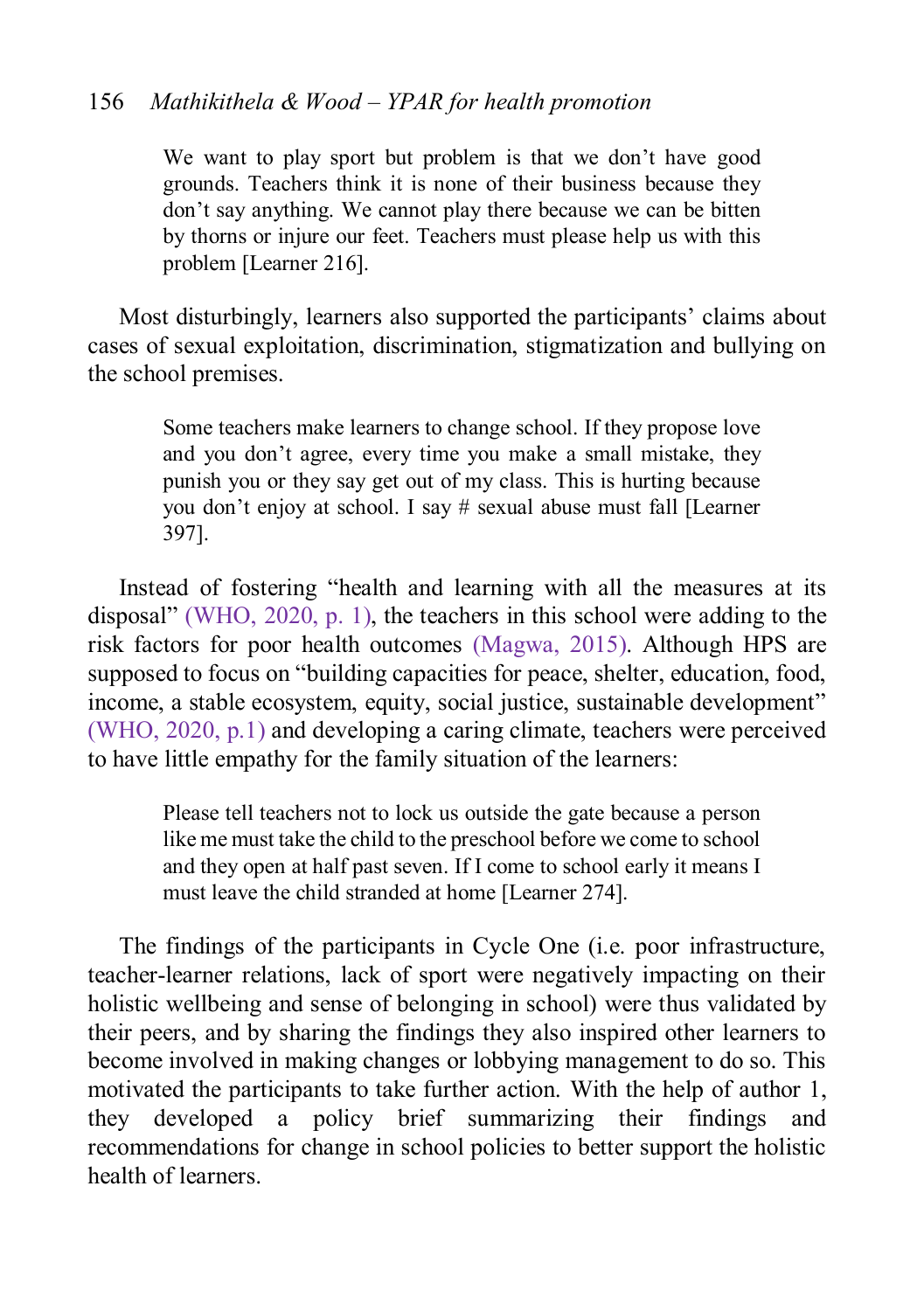#### **Presentation of Policy Brief to the School Governing Body**

Participants requested permission from the Principal to present their findings to the members of the SGB, but they were limited to merely handing it over and not allowed to engage in discussion. We interpreted this as a power play by school management to remain in control, a frequent response to YPAR by authority figures [\(Baggett & Andrzejewski, 2017\)](#page-22-6). Participants gave cards to the parent members and asked them to respond in writing how they felt about the problems presented and what they thought could be done to improve the situation. The responses of the parent members indicated shock, shame and surprise, as indicated below:

> We have heard and seen. We are very ashamed to be made aware of the school's condition by children. We promise to fix the problem of toilets immediately [SGB parent 1].

Soon after the presentation, they went to the Department of Basic Education personally to apply for portable toilets, taking pictures of the participants' photographs to convince the Department about the urgency of the matter. The Department responded within two weeks and the school was promised 38 toilets and an additional block of three classrooms. In the meantime, the SGB planned to rehabilitate a few flushing toilets. To address the learners' frustrations about the lack of water for drinking and washing hands, they also upgraded the borehole to improve the water supply to the school (See Figure 2).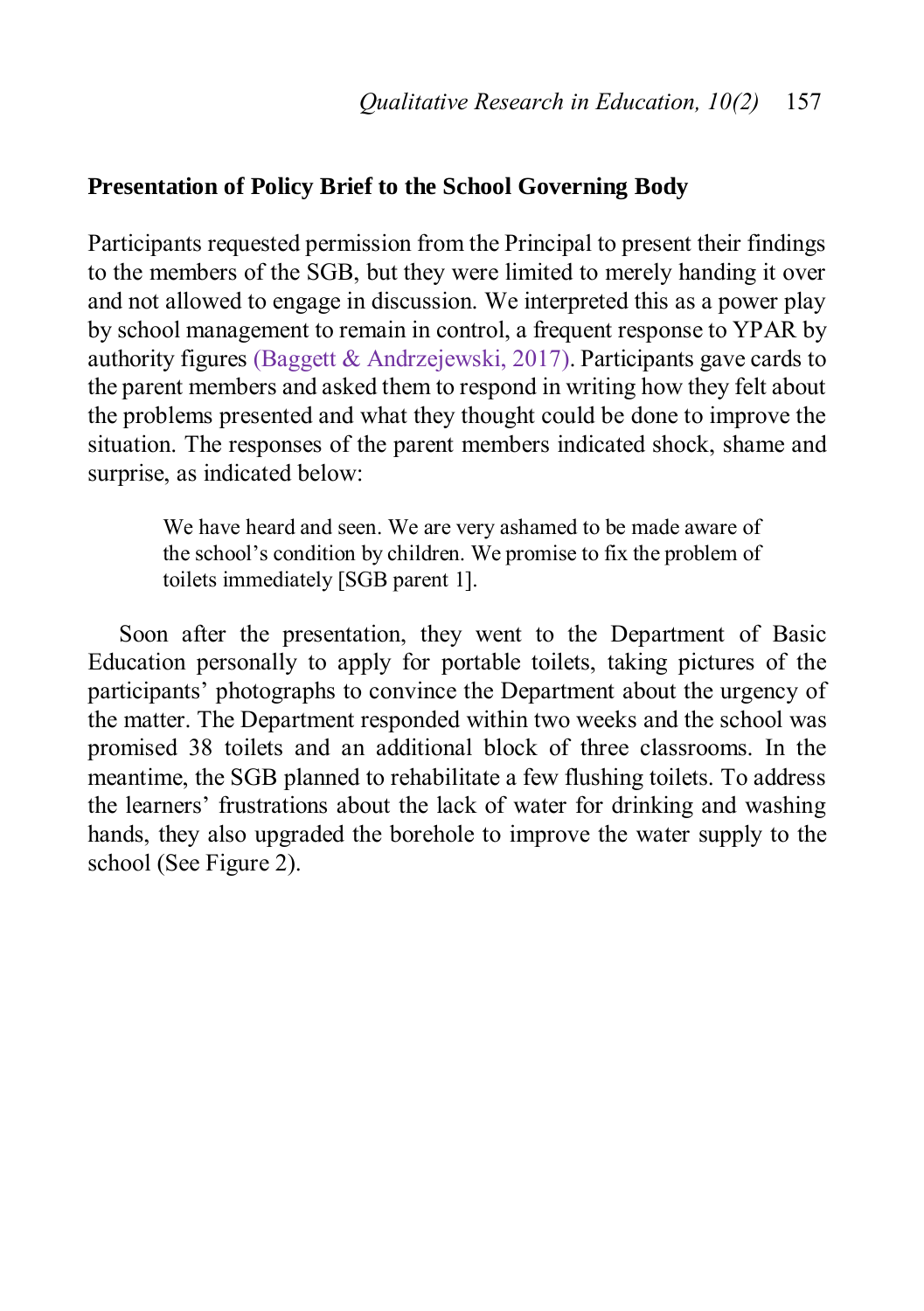

*Figure 2.* Upgrading the borehole to solve the water crisis

The SGB also organized the Community Workers Project to clean the school grounds monthly at no cost. They hired a local person to cut the grass and level the sports field.

The participants were encouraged by this positive response but noted that the SGB did not address the other two themes the lack of sports and the poor social and emotional climate of the school. However, the Deputy Principal discussed the policy brief at a morning session with teachers. Teachers supported some of the concerns raised in the policy brief and raised more concerns of their own.

> Locking learners outside the gate during lessons hits us back as subject teachers because we expect them to write and pass tests on the subject matter they missed [Teacher A].

> We are unable to deal with issues of substance abuse in the school because there is no clear policy about the sanctions if a learner is caught in possession of drugs on the school premises [Teacher B].

However, it appeared that not all teachers agreed with the contents of the policy brief although they did not say anything during the discussion. They gave the lead author the nickname "Section 10" (reference to code of conduct which prohibits unfair discrimination of learners) to mock her connection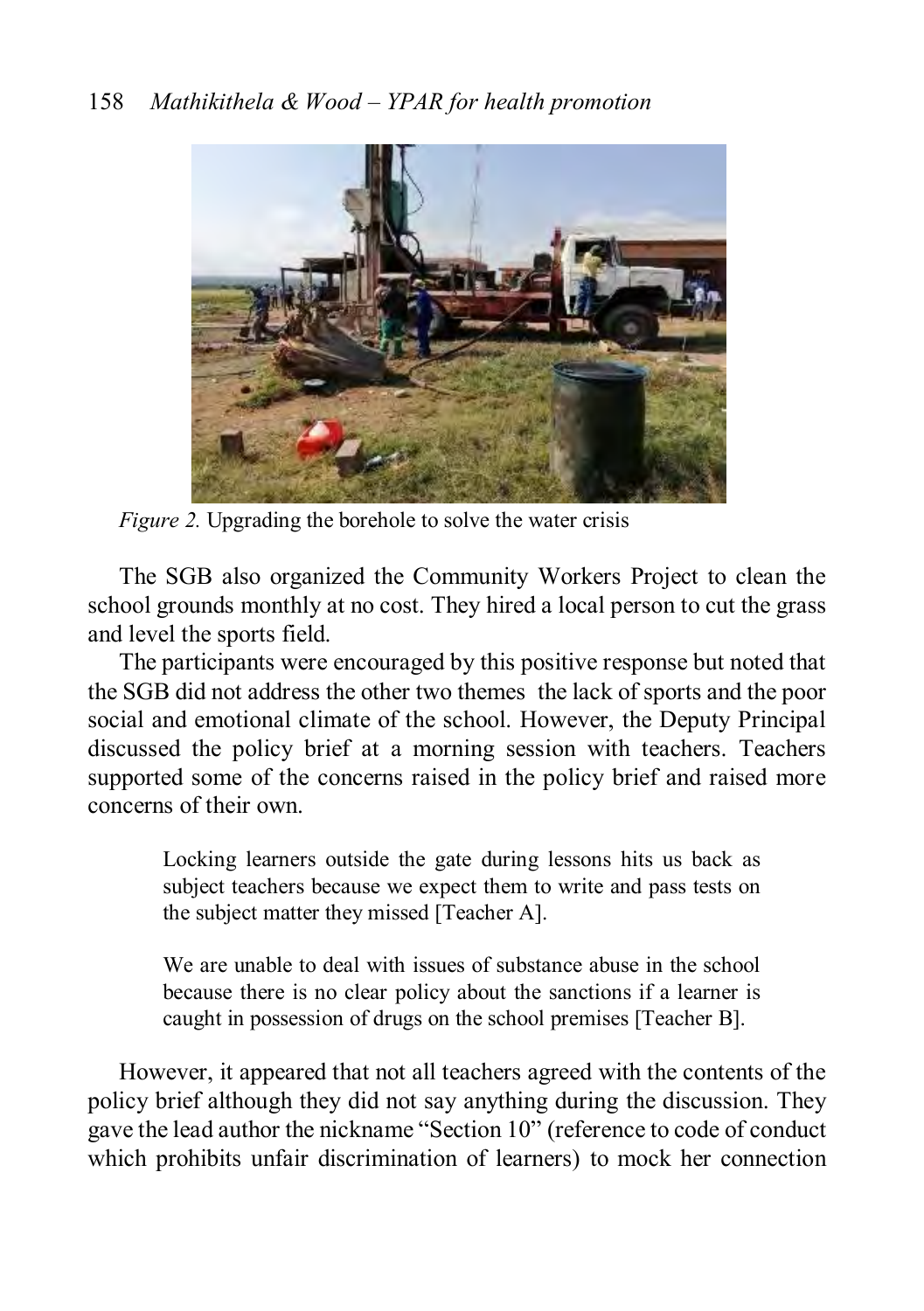with the policy brief, indicating a lack of a supportive professional relationship among teachers.

## **Harnessing the Support of Other Learners**

Participants agreed in their meeting that they themselves could do something about the cleaning up of the schoolyard, organizing a sports event, starting a campaign to obtain sanitary pads for girls and beginning to address the hurtful behaviour by teachers. They decided to involve other learners in these activities to build support for their efforts to effect and lobby for change.

They requested permission for learners to bring garden tools to clean the grounds and for supervision by teachers to avoid fights or injuries. Of 27 teachers, 19 came to supervise. However, 15 teachers subsequently left, saying that they were not going to help Author 1 complete her thesis (she was conducting the YPAR project as her PhD study). This was a clear indication of poor relational wellness [\(Osher et al., 2019\)](#page-26-3) among the teachers, as they were not willing to assist learners if they felt a colleague was benefitting in some other way.

The positive response from other learners and the success of the cleaning campaign encouraged participants to organize a sports event. They did this without the direct leadership of the first author, who was on leave. This selfinitiated action was evidence of their growing confidence, teamwork, organizational and problem-solving skills, all markers of emotional and relational wellness [\(White, 2017\)](#page-28-3). They borrowed balls and a volleyball net from neighbouring primary schools. For soccer, they used vandalized table frames as goal posts. They asked for donations from people in the community to buy prizes and refreshments and raised enough money to buy medals, bread and drinks. They also secured a donation of two tog bags, with sport accessories. They were able to collect close to 500 packets of sanitary towels from parents, local business people and those who attended. Based on the success of this event, the SGB eventually agreed to purchase sport equipment. Wednesday afternoons are now used for sport and other extramural activities, thereby reducing the number of learners hanging around with nothing to do. Hopefully, this will decrease the risk of anti-social and unhealthy behaviour and improve the relations between learners and teachers as they participate in healthy activities [\(Claessens et al., 2016\)](#page-22-7).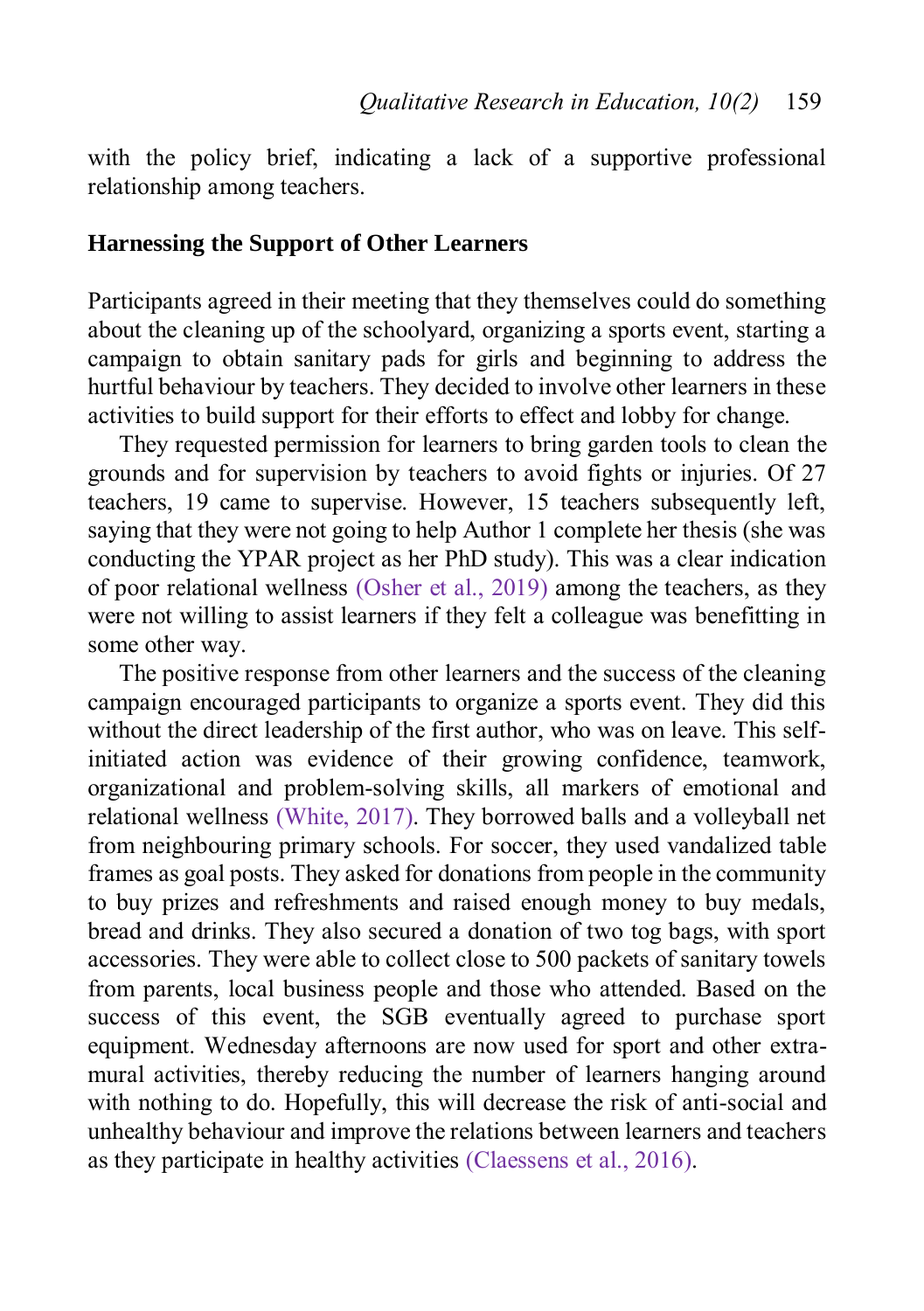## 160 *Mathikithela & Wood – YPAR for health promotion*

Participants decided to create a short drama to highlight the issues of stigma, discrimination and abusive behaviours of teachers, and bullying and violence by other learners. The title of the drama was "Rising from the ground: troubled youth's voices are echoing" [\(https://youtu.be/5Bnwmjckcz8](https://youtu.be/5Bnwmjckcz8) shows a rehearsal for this). Participants recruited other learners whom they knew were good actors so that the message could be clearly conveyed. The drama featured learners who were tired of being constantly insulted by teachers and mocked by other learners. At the end, they agreed that they should take care of one another to break the silence on issues that make learners uncomfortable. The drama was presented to the parents, teachers and other learners.

The first author had already reported the alleged abuse of learners to the principal, as required by policy, but she was not informed of any action that was taken at this stage. We were very concerned about how teachers would react and were fearful of possible victimization of learners, but fortunately this did not happen. Instead, the exposing of the injustices, through the drama described above, seemed to act as a catalyst for the introduction of policy and practices to improve the physical, emotional and social wellbeing of learners.

#### **The Influence of the YPAR Project on Health Promotion in the School**

This school clearly was the antithesis of what a health promoting school should be. The YPAR process initiated by learners and a concerned teacher was the catalyst for change needed to move it in that direction. We discuss this in terms of the improved holistic wellbeing of participants and other learners, the improvement in the physical environment, the change in teacher attitude and the systemic structures that were put in place to promote health.

Participants in this study were initially voiceless because they did not have adult support to guide them. Participation in YPAR helped them develop a sense of agency as they identified problems and navigated ways of improving the social and physical environment [\(Porter & Maddox, 2014\)](#page-26-4). As one participant noted:

> I found it very light to express my emotions about how a male teacher harassed me sexually through drawings and writing but I think if I was expected to say it verbally in front of you, I would not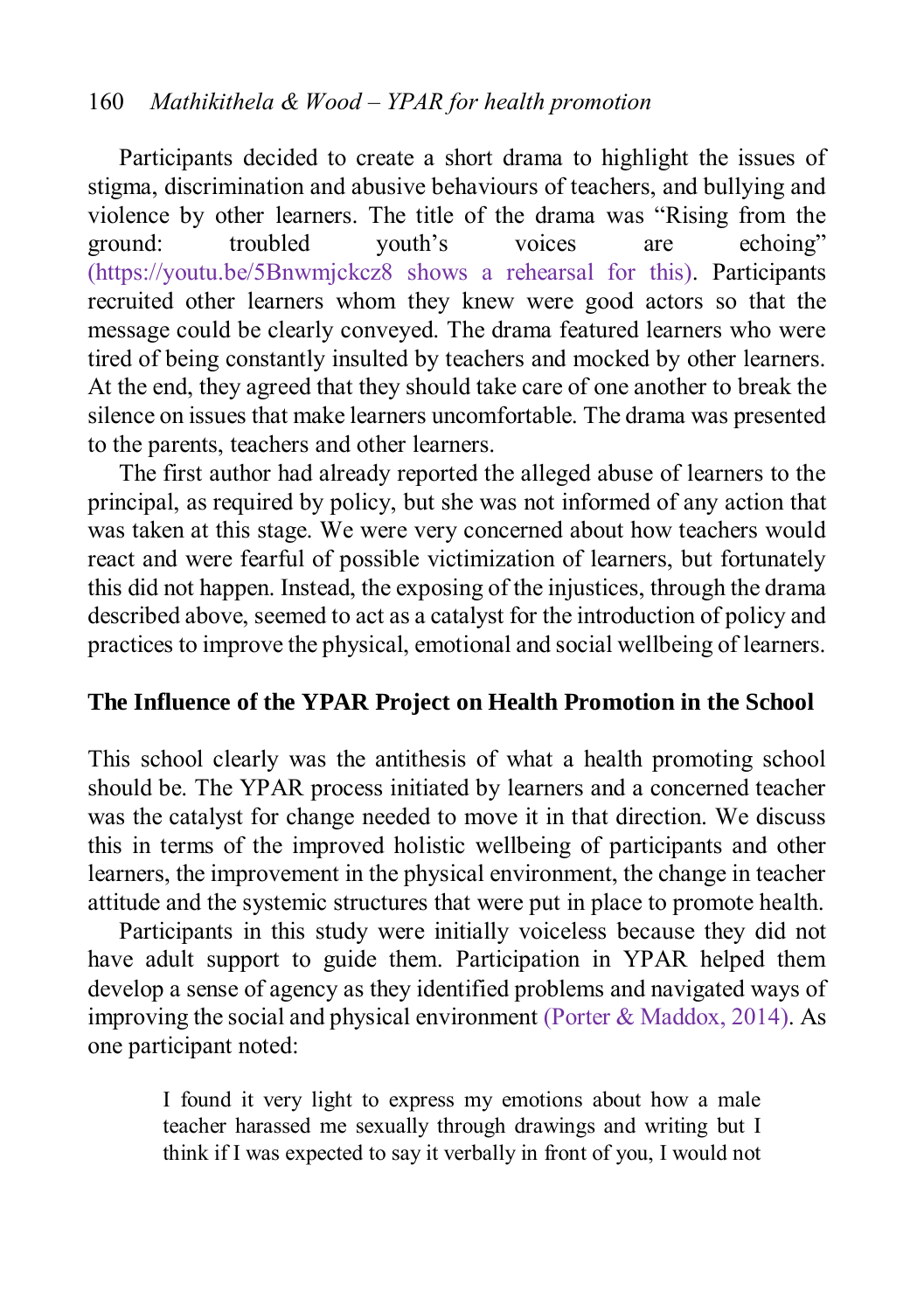be free to say everything. I feel relieved because my message will be delivered exactly how I wanted it to be [P3].

Participants also developed competence, relatedness and autonomy [\(Ozer](#page-26-5)  [et al., 2013\)](#page-26-5), as they collaborated to initiate various projects and programmes. They continued this out of their own initiative after the official project ended. For instance, they launched the 'Keep a girl child at school' project for the ongoing collection of sanitary towels. Some parents now donate a packet of sanitary pads monthly. Participants also established a group called Youth Civilians of Patrol at school as an initiative for the prevention of substance abuse, gambling on the school premises and the vandalism of school property. They invited volunteers from outside the project group to lead the programme with the purpose of establishing a strong network of support amongst learners themselves.

The initiatives provide evidence of the potential of youth to bring about change if given support, as supported by other literature on YPAR [\(Anyon et](#page-22-4)  [al., 2018;](#page-22-4) [Caraballo et al., 2017;](#page-22-3) [Ozer, 2017\)](#page-26-6). They learnt skills to make "healthy decisions and [take] control over life's circumstances" [\(WHO, 2020,](#page-28-0)  [p.1\)](#page-28-0). In addition, they learnt and demonstrated many life skills, such as communication, organizing, planning, team work, assertiveness, commitment and problem solving, all outcomes reported in other YPAR projects [\(Lindquist & Abraczinskas, 2018](#page-25-6)[; Livingood et al., 2017\)](#page-25-7).

Another initiative concerned the problem of learners loitering outside when they were supposed to be in class. Participants decided to design permission cards to control the movement of learners during lesson time and the school management team gladly accepted this proposal. Although this issue was not highlighted in their initial findings, the fact that they later identified it, and took action to address it, could be seen as evidence of their new-found confidence to address problems and commitment to improving the social climate of the school.

The participants' actions aroused the interest of other learners. Some volunteered to help with the collection of sanitary towels from local businesses. Others requested the first author to establish a debating society. A female learner was motivated by the drama to start a support group for girls. The group meets every Wednesday during the time allocated for sport. A member of the newly formed School Based Support Team (SBST) (see more on this below), who is also a Life Orientation teacher trained in basic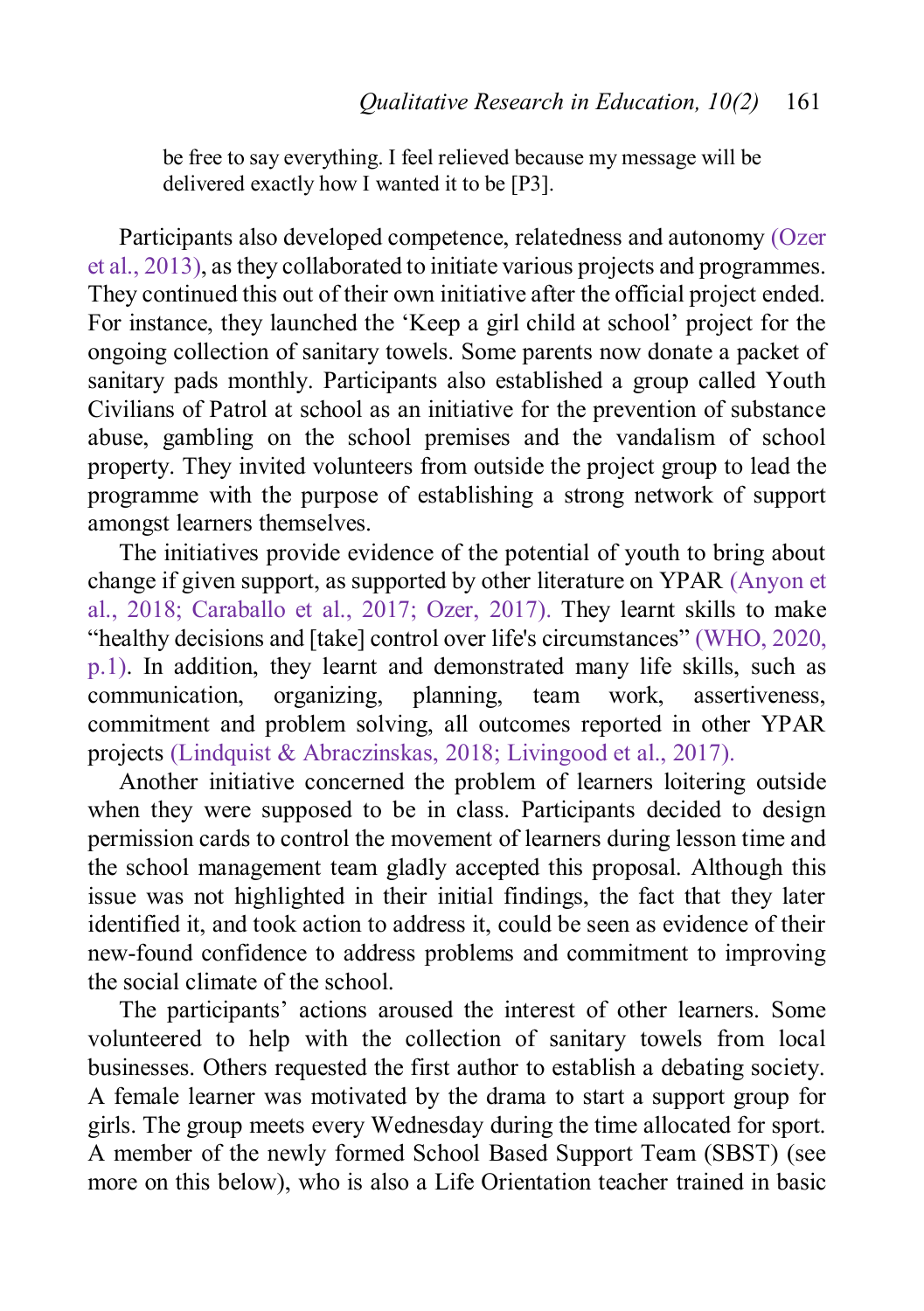counselling skills, guides the group. The formation of this group is an indication of how other learners have been motivated by the actions of the YPAR group to find ways to encourage the adults in their social ecology to provide support to improve their wellness [\(Olowokere & Okanlawon, 2018\)](#page-26-7). The support group provides young girls a much-needed space for sharing their problems and informs the SBST about support needs and circumstances that are violating learners' rights to dignity and safety.

In response to the drama, more learners came forward with accounts of emotional or physical abuse and unfair treatment by teachers. This was a difficult issue for us, especially for the lead author who could not confront the alleged perpetrators as it would have put the learners in danger of being victimized. She decided to discuss the issues with school management without mentioning the names of the teachers and to ask the Deputy Principal to use her authority as curriculum manager to address all teachers about the seriousness of unprofessional conduct. She did this and drew up a new code of conduct for all teachers to sign. Since the perpetrators were not mentioned by names, some of the teachers alleged that learners were making these issues up. However, we hoped that those who knew that they were involved would heed the warning. Coincidentally (or not), seven teachers either resigned or requested a transfer, which indicated to us that the Principal had taken some action to address their behaviour. The teachers appointed in their place have come into a different environment which is more supportive of learner needs and the incidences of teachers behaving unprofessionally seems to have been reduced, although not eradicated

All schools in South Africa are supposed to have SBSTs, but none had existed prior to the project. After the presentations by participants, school management requested the lead author to organize training to set one up. The SBST has been functioning well to the benefit of the learners. For example, two teachers started remedial lessons in the afternoon to support learners with literacy problems. They also collaborate with the Community Development Worker to assist learners who lack official documentation (birth certificate, ID card etc.), without which they will face many barriers in life.

To address the problem of school nutrition, the Principal appointed a member of the SGB to control and monitor the feeding of learners at school. The Department of Basic Education supplies enough food to the school according to learner enrolment but the people preparing it were stealing it.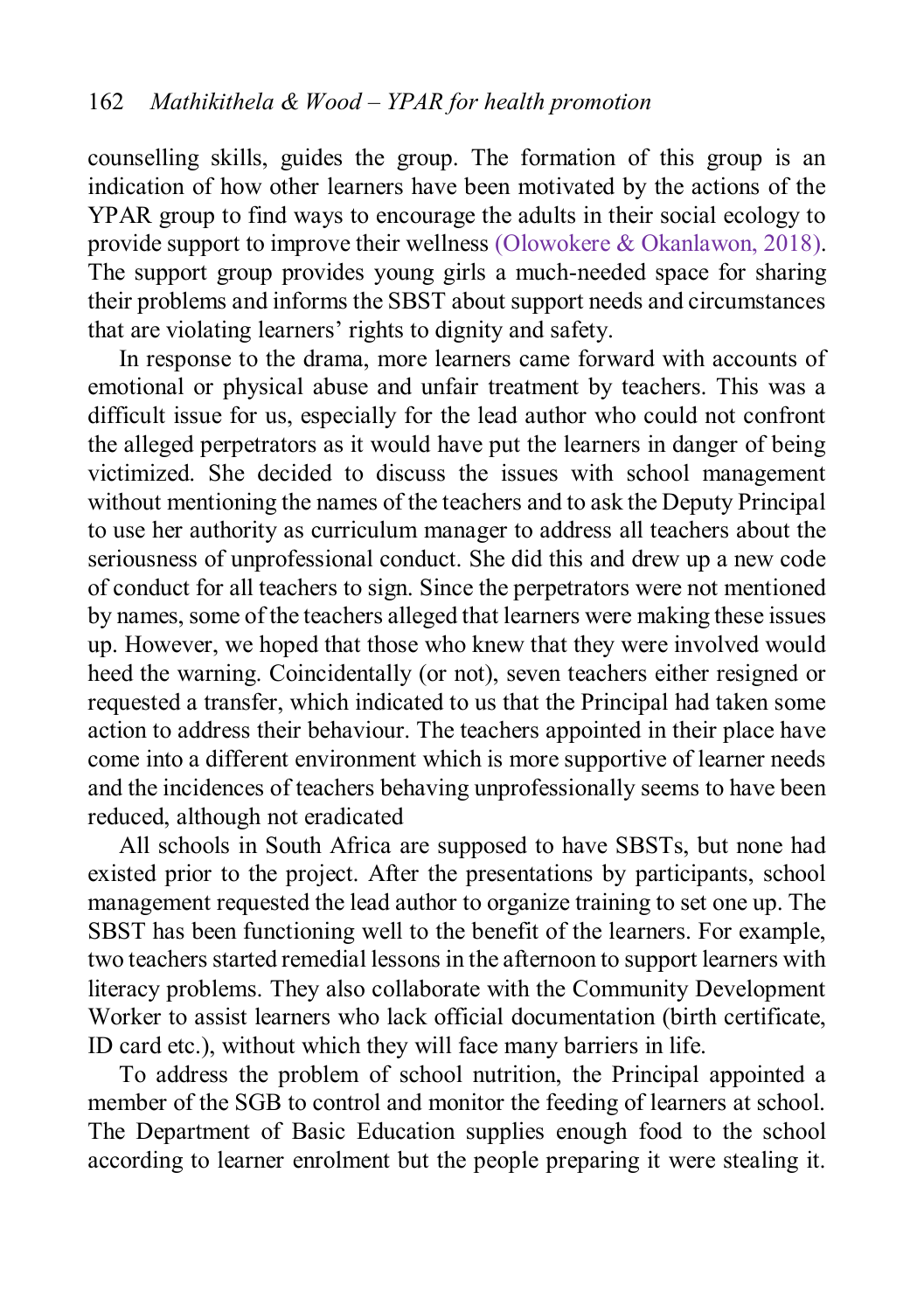Learners are now getting enough food and surplus is given to learners who do not have parents who provide for them.

The evidence of these additional initiatives, emanating from the YPAR group advocacy, indicates the value of the YPAR project as a catalyst for mobilizing the various stakeholders to take action to improve health promotion within the school. However, it is not without its challenges.

#### **Challenges of YPAR**

YPAR is an effective methodology to engage youth in improving their own lives and circumstances, however it does have potential to create ethical tensions. In this case, participants wanted to expose abusive behaviour by naming individuals and when they were told they could not, they felt that their voices were being subdued. This may be paradoxical, given that YPAR aims to enable youth to openly address injustices. However, calling out specific teachers would not have been in the best interests of the learners, due to possible victimization, and the risk of making false accusations. When they understood this, they were happy to expose the issues without naming the perpetrators.

Since YPAR sets out to change and challenge existing structures, those in power may try to stop the process, victimize the youth or just ignore them totally [\(Kohfeldt et al., 2011\)](#page-24-2). To avoid this, the project facilitator had to gain the support of management, while simultaneously exposing the need for change, yet maintaining cordial relations with her colleagues. This required her to juggle her different roles as teacher, colleague and YPAR facilitator, and points to the need for YPAR facilitators to be skilled in negotiating such complex relationships. In the context of rural South Africa, where children are not expected to voice their opinions, YPAR may be the catalyst needed to change the hierarchic culture within schools.

#### **Conclusion**

The findings of this study indicate that a YPAR process has the potential to make disempowering and unsupportive school environments more inclusive and health promoting. By disseminating their findings to the school community, participants exposed the realities that threatened their holistic wellbeing and gained support in their actions to address these threats. Their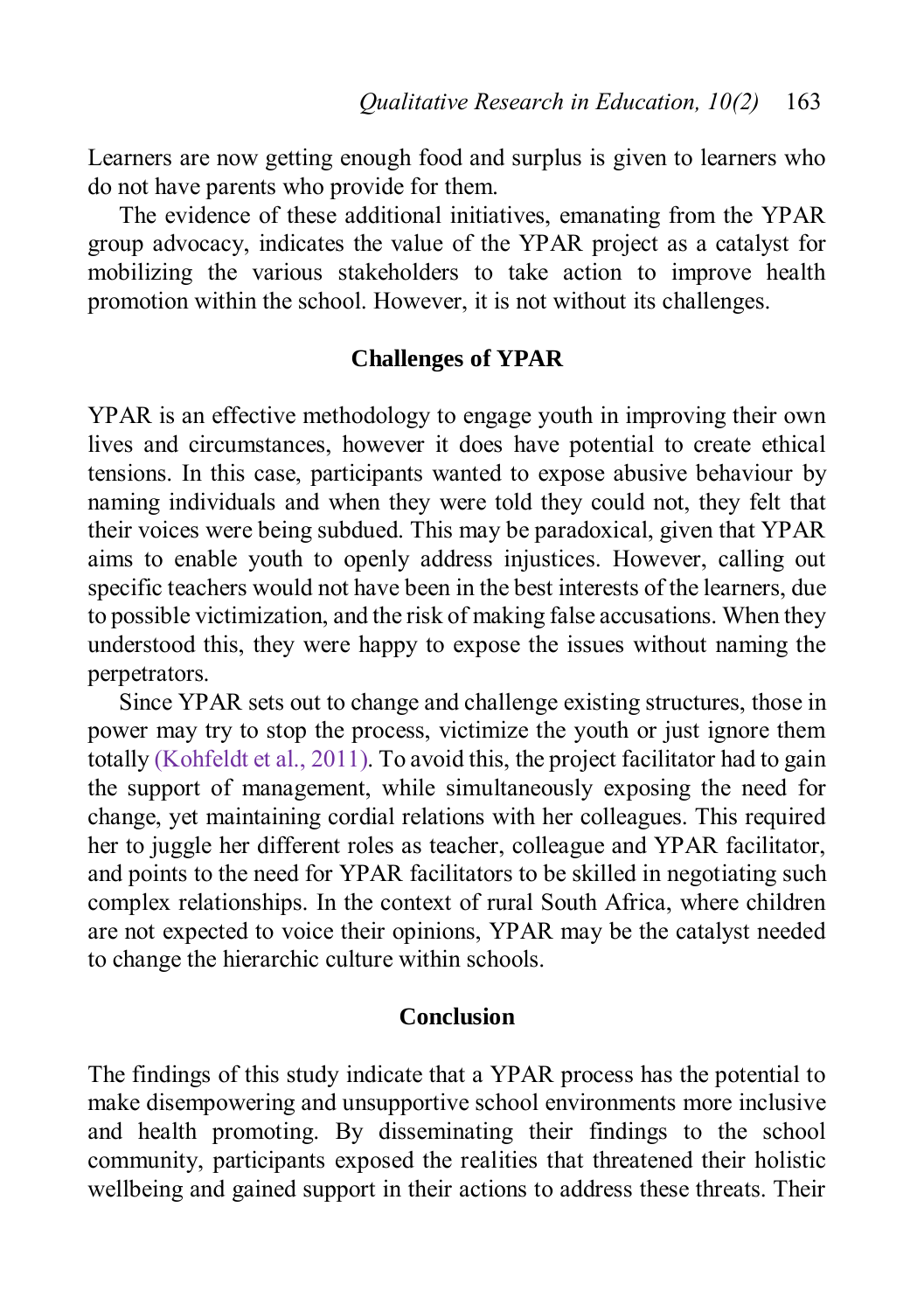initial actions served as a catalyst for subsequent action by other stakeholders that led to the fostering of a healthy environment on several levels. In line with the features of a HPS as suggested by the WHO [\(2020, p.1\)](#page-28-0), healthy school policies (e.g. SBST, management of nutrition scheme) were initiated; the physical school environment (e.g. toilets, sports grounds) were improved; the social environment (e.g. measures to reduce bullying/abuse) was enhanced; links with parents and community (e.g. police, local businesses, CHW) were established; and steps were taken to protect the dignity and emotional wellbeing of learners (e.g. toilets improved, campaign for sanitary towels, support group). These initiatives can only improve the emotional and relational wellness of learners, and ultimately of teachers as well.

The SGB, teachers and school management were (we think) initially shamed into taking action, but once begun, the change process gathered momentum and is continuing to date. This article has shown how YPAR can empower youth to improve the schooling system from the ground up. This is especially significant in contexts such as South Africa, where the public schooling system is in crisis and little to no sustainable support can be expected from government or external stakeholders. Based on the findings of this study, we argue that if YPAR were to be established in such schools, either as a curricular activity, or through specific projects, then learners and teachers could take hands to transform the school-going experience of learners. This would create a supportive environment for teaching and learning where the holistic wellness of everyone would be improved, benefitting learners, teachers, parents and ultimately society as a whole.

## **Notes**

<span id="page-21-0"></span><sup>1</sup>The second author worked closely with the first author in designing the research project, advising throughout and analyzing the data, as well as conceptualizing the article and writing it.

This research was funded in part by the National Research Foundation (Grant No. 116261). All opinions, findings and conclusions are those of the authors and the NRF accepts no responsibility thereof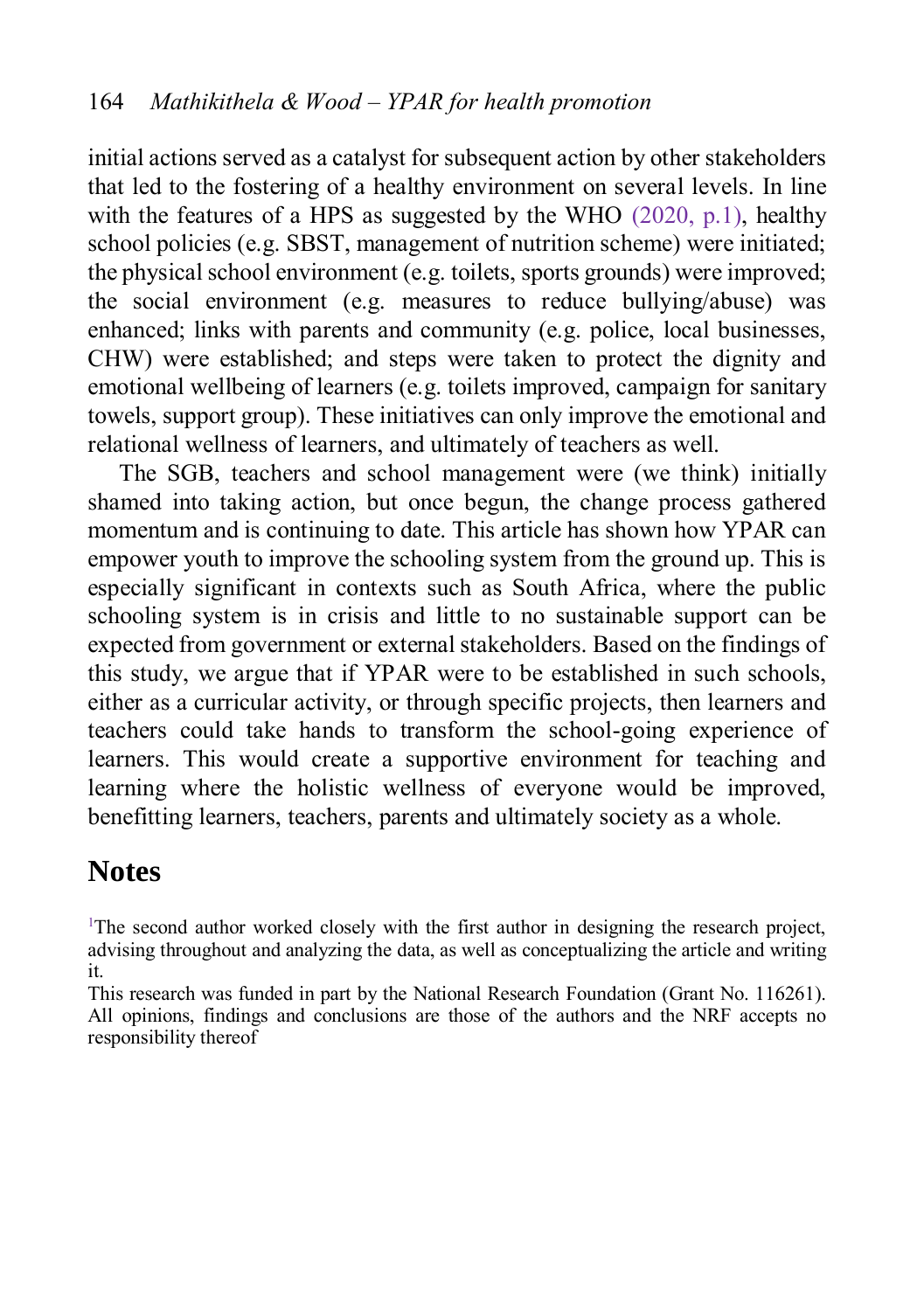#### **References**

- <span id="page-22-0"></span>Acosta-Gómez, M. G., De la Roca-Chiapas, J. M., Zavala-Bervena, A., Cisneros, A. E. R., Pérez, V. R., Rodrigues, C. D. S., & Novack, K. (2018). Stress in high school students: A descriptive study. *Journal of Cognitive Behavioral Therapy*, *1*(1), 1-10. https://openaccesspub.org/jcbt/article/706
- <span id="page-22-5"></span>Anney, V. N. (2014). Ensuring the quality of the findings of qualitative research: Looking at trustworthiness criteria. *Journal of Emerging Trends in Educational Research and Policy Studies*, *5*(2), 272-281. http://196.44.162.10:8080/xmlui/handle/123456789/256
- <span id="page-22-4"></span>Anyon, Y., Kennedy, H., Durbahn, R., & Jenson, J. M. (2018). A systematic review of youth participatory action research (YPAR) in the United States: Methodologies, youth outcomes, and future directions. *Health Education & Behavior*, *45*(6), 865-878. <https://doi.org/10.1177%2F1090198118769357>
- <span id="page-22-6"></span>Baggett, H. C., & Andrzejewski, C. E. (2017). " Man, somebody tell that kid to shut up": YPAR implementation at a rural, alternative school in the deep South. *Critical Questions in Education*, *8*(4), 400-417. https://eric.ed.gov/?id=EJ1159313
- <span id="page-22-2"></span>Campbell, C., Andersen, L., Mutsikiwa, A., Madanhire, C., Nyamukapa, C., & Gregson, S. (2016). Can schools support HIV/AIDS-affected children? Exploring the 'ethic of care' amongst rural Zimbabwean teachers. *PloS one*, *11*(1), 1-22.
	- <https://doi.org/10.1371/journal.pone.0146322>
- <span id="page-22-3"></span>Caraballo, L., Lozenski, B. D., Lyiscott, J. J., & Morrell, E. (2017). YPAR and critical epistemologies: Rethinking education research. *Review of Research in Education*, *41*(1), 311-336. [https://doi.org/10.3102/0091732X16686948](https://doi.org/10.3102%2F0091732X16686948)
- <span id="page-22-1"></span>Chitiyo, M., Changara, D., & Chitiyo, G. (2010). Research section: The acceptability of psychosocial support interventions for children orphaned by HIV/AIDS: an evaluation of teacher ratings. *British Journal of Special Education*, *37*(2), 95-
	- 101. <https://doi.org/10.1111/j.1467-8578.2010.00459.x>
- <span id="page-22-7"></span>Claessens, L., van Tartwijk, J., Pennings, H., van der Want, A., Verloop, N., den Brok, P., & Wubbels, T. (2016). Beginning and experienced secondary school teachers' self-and student schema in positive and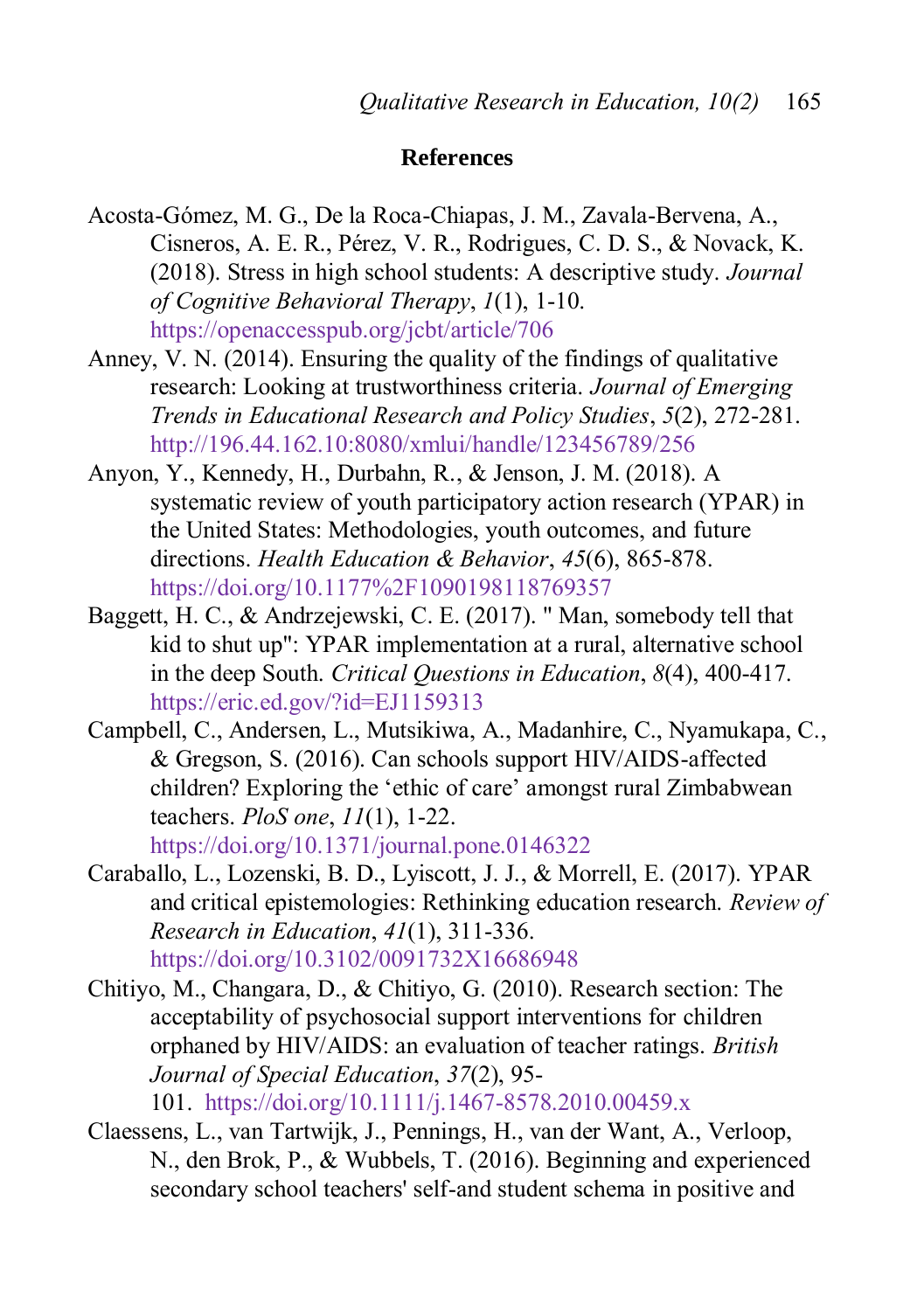problematic teacher–student relationships. *Teaching and Teacher Education*, *55*(1*)*, 88-99. <https://doi.org/10.1016/j.tate.2015.12.006>

- <span id="page-23-6"></span>Department of Basic Education. (2017). *National policy on HIV, STIs and TB for learners, educators, school support staff and officials in primary and secondary schools in South Africa.* Government Printers.
- <span id="page-23-7"></span>Department of Basic Education, & MIET Africa. (2010) *National Support Pack*. MIET Africa.
- <span id="page-23-4"></span>Department of Education. (2001). *Education White Paper 6; Building an Inclusive Education and Training and System*. Government Printers.
- <span id="page-23-5"></span>Department of Health. (2011). *School health policy and implementation guidelines*. Government Printers.
- <span id="page-23-3"></span>Department of Health/ Department of Basic Education. (2012). *Integrated School Health Policy.* South Africa. [https://serve.mg.co.za/content/documents/2017/06/14/integratedscho](https://serve.mg.co.za/content/documents/2017/06/14/integratedschoolhealthpolicydbeanddoh.pdf) [olhealthpolicydbeanddoh.pdf](https://serve.mg.co.za/content/documents/2017/06/14/integratedschoolhealthpolicydbeanddoh.pdf)
- <span id="page-23-0"></span>Du Plessis, P. (2014). Problems and complexities in rural schools: Challenges of education and social development. *Mediterranean Journal of Social Sciences*, *5*(20), 1109-1117. <http://dx.doi.org/10.5901/mjss.2014.v5n20p1109>
- <span id="page-23-8"></span>Durlak, J.A., Weissberg, R.P., Dymnicki, A.B., Taylor, R.D., & Schellinger, K.B. (2011). The impact of enhancing students' social and emotional learning: A meta-analysis of school-based universal intervention. *Child Development, 82*(1), 405-432. <https://doi.org/10.1111/j.1467-8624.2010.01564.x>
- <span id="page-23-1"></span>Ebersöhn, L., & Ferreira, R. (2011). Coping in an HIV/AIDS dominated context: teachers promoting resilience in schools. *Health Education Research*, *26*(4), 596-613. <https://doi.org/10.1093/her/cyr016>
- <span id="page-23-2"></span>Evans, D.B., Hsu, J., & Boerma, T. (2013). Universal health coverage and universal access. *Bulletin of the World Health Organisation, 91*(8): 546-546A.
- <span id="page-23-9"></span>Fine, M. (2008). An epilogue, of sorts. In J. Cammarota & M. Fine (Eds.), *Revolutionizing education: Youth participatory action research in motion* (pp. 213–234). Routledge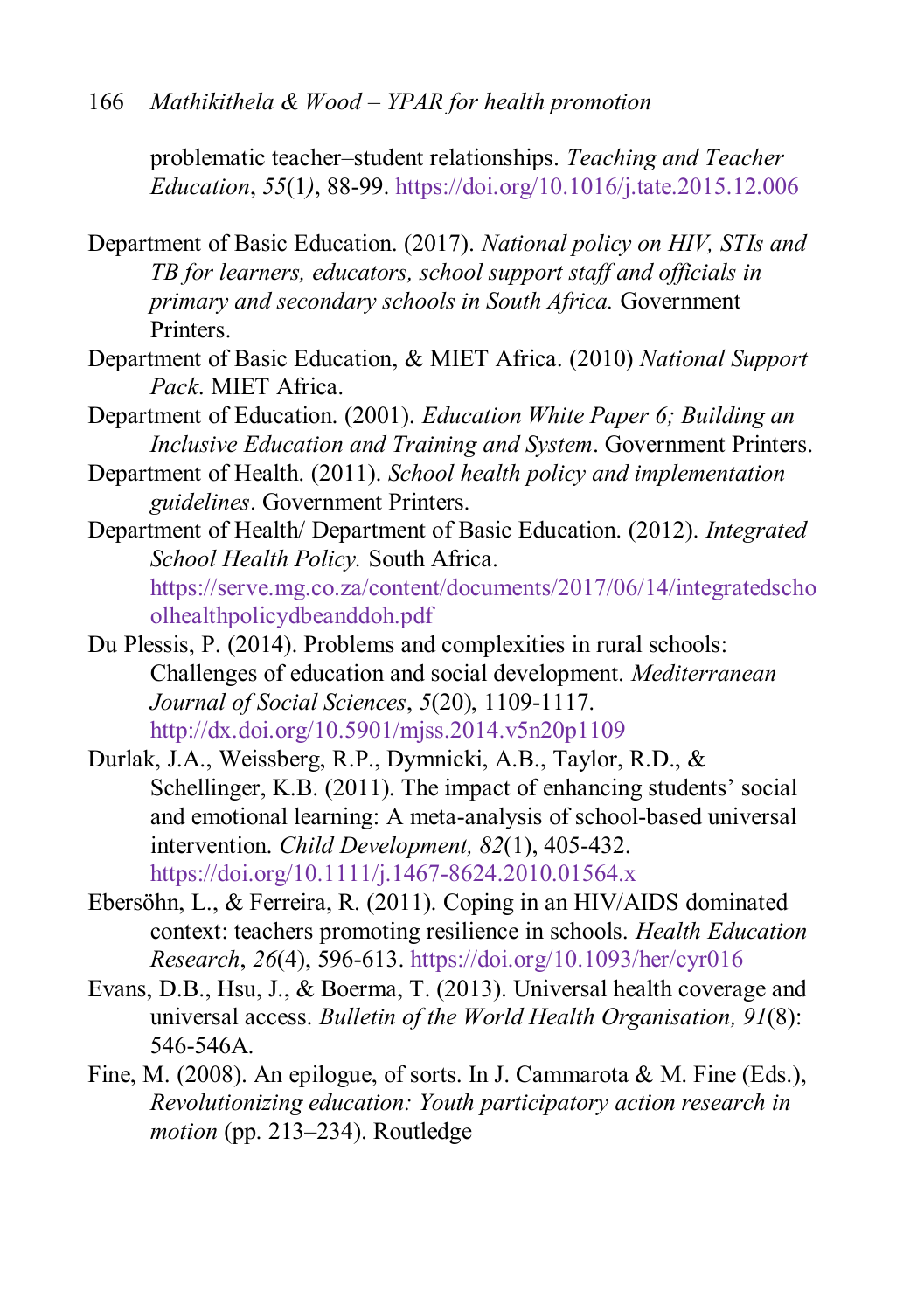- <span id="page-24-7"></span>Guest, G., MacQueen, K. M., & Namey, E. E. (2012). Introduction to applied thematic analysis. In G. Guest, K.M. MacQueen & E.E. Namey (Eds.). *Applied thematic analysis* (pp. 3-20). Sage.
- <span id="page-24-0"></span>Head, T. (2017). Seven KZN teachers face suspension after raping and assaulting students. The South African News, 12 September. [https://www.thesouthafrican.com/news/seven-kzn-teachers-facing](https://www.thesouthafrican.com/news/seven-kzn-teachers-facing-suspension-after-raping-and-assaulting-students/)[suspension-after-raping-and-assaulting-students/](https://www.thesouthafrican.com/news/seven-kzn-teachers-facing-suspension-after-raping-and-assaulting-students/)
- <span id="page-24-5"></span>Hallal, P.C., Anderson, L.B., Bull, F.C., Guthold, R., Haskell, W., & Ekelund, U. (2012). Global physical activity levels: surveillance progress, pitfalls and prospects. *Lancet*, *380*(9893), 247-257. [https://doi.org/10.1016/S0140-6736\(12\)60646-1](https://doi.org/10.1016/S0140-6736(12)60646-1)
- <span id="page-24-8"></span>Herr, K., & Anderson, G.L. (2005). *The action research dissertation: A guide for students and faculty*. Sage
- <span id="page-24-1"></span>Khuzwayo, N., Taylor, M., & Connolly, C. (2016). Prevalence and correlates of violence among South African high school learners in uMgungundlovu District municipality, KwaZulu-Natal, South Africa. *South African Medical Journal*, *106*(12), 1216-1221. https://doi.org/10.7196/samj.2016.v106.i12.10969
- <span id="page-24-2"></span>Kohfeldt, D., Chhun, L., Grace, S., & Langhout, R. D. (2011). Youth empowerment in context: Exploring tensions in school-based yPAR. *American Journal of Community Psychology*, *47*(1), 28-45. <https://doi.org/10.1007/s10464-010-9376-z>
- Kohfeldt, D., & Langhout, R. D. (2012). The five whys method: A tool for developing problem definitions in collaboration with children. *Journal of Community & Applied Social Psychology, 23*, 316–329.<https://onlinelibrary.wiley.com/doi/abs/10.1002/casp.1114>
- <span id="page-24-6"></span>Kutsyuruba, B., Klinger, D. A., & Hussain, A. (2015). Relationships among school climate, school safety, and student achievement and wellbeing: a review of the literature. *Review of Education*, *3*(2), 103-135. https://doi.org/10.1002/rev3.3043
- <span id="page-24-3"></span>Langford, R., Bonell, C. P., Jones, H. E., Pouliou, T., Murphy, S. M., Waters, E., & Campbell, R. (2014). *The WHO Health Promoting School framework for improving the health and well‐being of students and their academic achievement*. John Wiley & Sons.

<span id="page-24-4"></span>Lenkokile, R., Hlongwane, P., & Clapper, V. (2019). Implementation of the Integrated School Health Policy in public primary schools in Region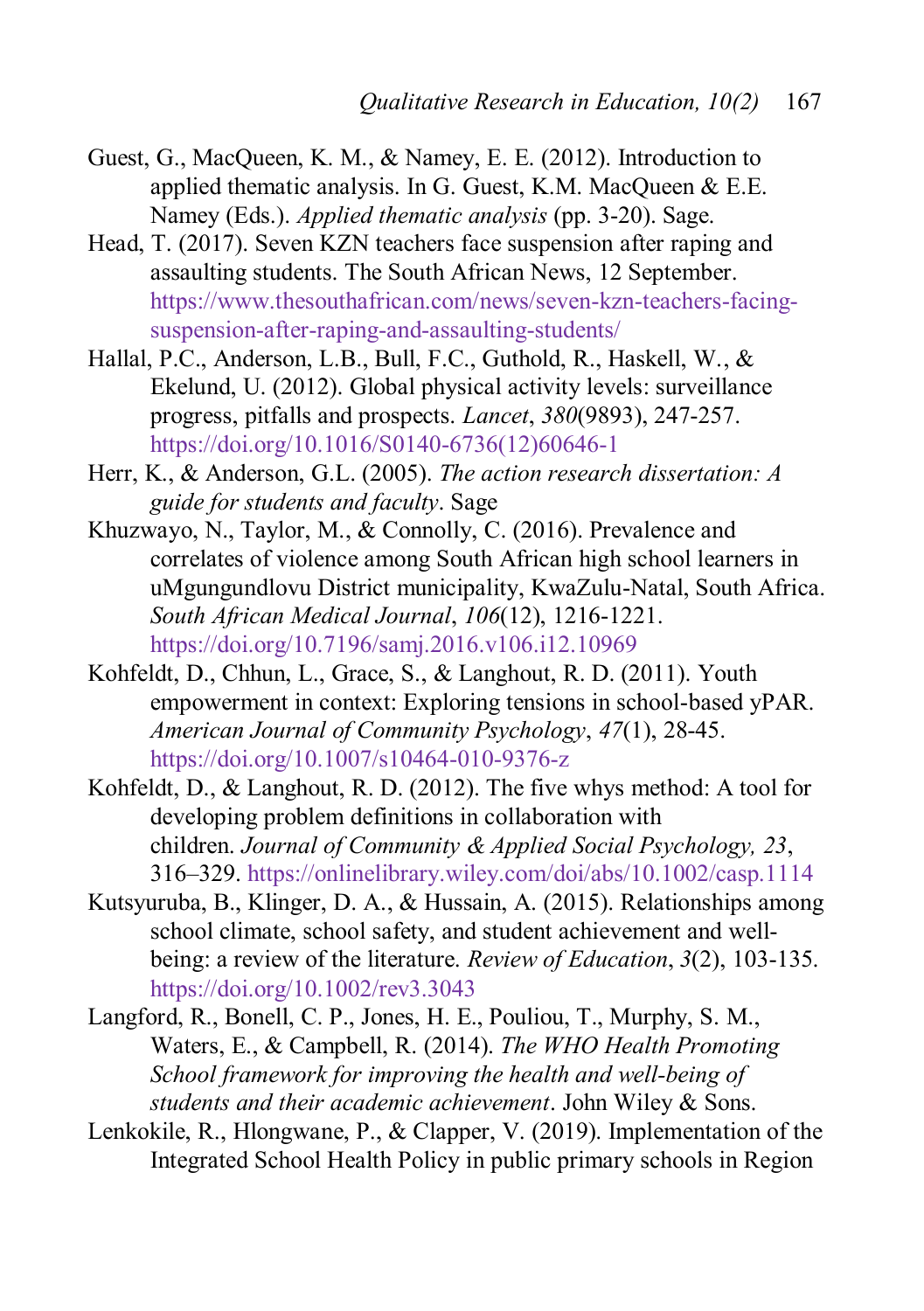168 *Mathikithela & Wood – YPAR for health promotion*

C, Gauteng Province. *African Journal of Public Affairs*, *11*(1), 196- 211. http://uir.unisa.ac.za/handle/10500/23445

- <span id="page-25-6"></span>Lindquist-Grantz, R., & Abraczinskas, M. (2020). Using youth participatory action research as a health intervention in community settings*. Health Promotion Practice*, *21*(4), 1-12. <https://doi.org/10.1177%2F1524839918818831>
- <span id="page-25-7"></span>Livingood, W. C., Monticalvo, D., Bernhardt, J. M., Wells, K. T., Harris, T., Kee, K., & Woodhouse, L. D. (2017). Engaging adolescents through participatory and qualitative research methods to develop a digital communication intervention to reduce adolescent obesity. *Health Education & Behavior, 44*(4), 570-580. https://doi.org/10.1177/1090198116677216
- <span id="page-25-5"></span>Magwa, S. (2015). *Child sexual abuse by teachers in secondary schools in the Masvingo District, Zimbabwe: perceptions of selected stakeholders*. [Unpublished Doctoral dissertation, UNISA].
- <span id="page-25-1"></span>Mampane, R., & Bouwer, C. (2011). The influence of township schools on the resilience of their learners. *South African Journal of Education*, *31*(1), 114-126. https://doi.org/10.15700/saje.v31n1a408
- <span id="page-25-4"></span>Marcus, R., & Cunningham, A. (2016). *Young people as agents and advocates of development. Evidence gap map report.* Overseas Development Institute. [https://www.odi.org/publications/10653](https://www.odi.org/publications/10653-young-people-agents-and-advocates-development) [young-people-agents-and-advocates-development](https://www.odi.org/publications/10653-young-people-agents-and-advocates-development)
- <span id="page-25-2"></span>Mathikithela, M. & Wood, L. 2019. Youth as Participatory Action Researchers: Exploring How to Make School a More Enabling Space. *Educational Research for Social Change, 8*(2), 77-95.
- Motsa, N. D., & Morojele, P. J. (2016). Vulnerability and children's reallife schooling experiences in Swaziland. *Educational Research for Social Change*, *5*(2), 35-50. http://dx.doi.org/10.17159/2221- 4070/2016/v5i2a3
- <span id="page-25-0"></span>Mphahlele, L.A. (2017). *Towards a support structure for the implementation of inclusive education in rural secondary schools in Limpopo.* [Unpubished Doctoral thesis, North-West University].
- <span id="page-25-3"></span>Mudzielwana, N. P., Mbulaheni, V. M., & Kutame, A. P. (2017). Teacher mental health promotion in creating quality teaching environments in dysfunctional secondary schools. *Journal of Psychology*, *8*(2), 68-76. https://doi.org/10.1080/09764224.2017.1385933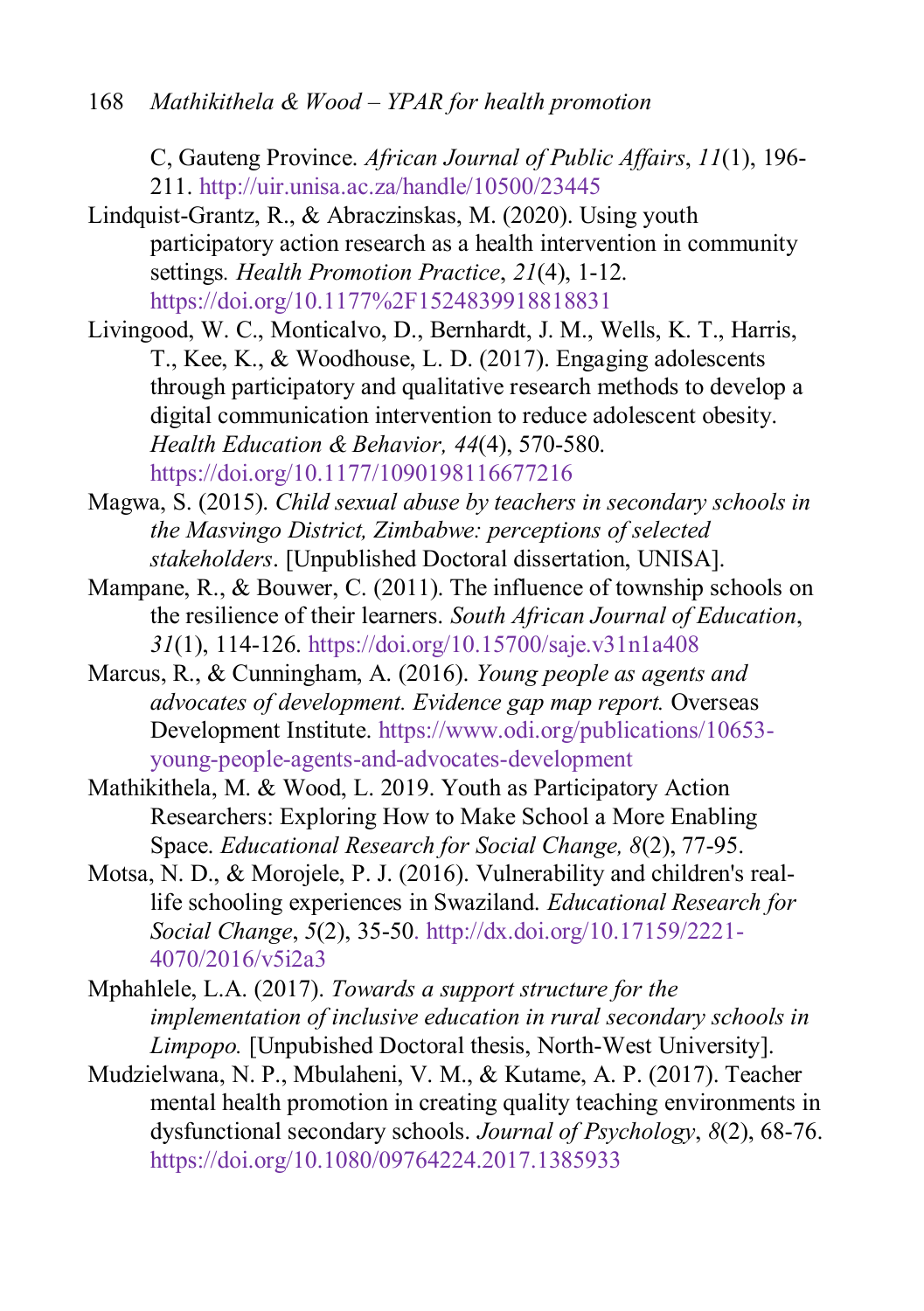- <span id="page-26-2"></span>National Commission for the Protection of Human Subjects of Biomedical and Behavioral Research. (1979). *The Belmont report: Ethical principles and guidelines for the protection of human subjects of research*. [https://www.hhs.gov/ohrp/regulations-and-policy/belmont](https://www.hhs.gov/ohrp/regulations-and-policy/belmont-report/read-the-belmont-report/index.html)[report/read-the-belmont-report/index.html](https://www.hhs.gov/ohrp/regulations-and-policy/belmont-report/read-the-belmont-report/index.html)
- <span id="page-26-7"></span>Olowokere, A.E., & Okanlawon, F.A. (2018). Improving vulnerable school children's psychological health outcomes through resilience-based training and peer support activities: a comparative prospective study. *An International Interdisciplinary Journal for Research, Policy and Care*, *13*(4), 291-304.

https://doi.org/10.1080/17450128.2018.1499988

- <span id="page-26-3"></span>Osher, D., Cantor, P., & Caverly, S. (2019). The relational, ecological, and phenomenological foundations of school safety, mental health, wellness, and learning. In D. Osher, M.J. Mayer, R. Jagers, K. Kendziora & L. Wood (eds.), *Keeping students safe and helping them thrive: a collaborative handbook on school safety, mental health, and wellness* (pp.29-58). ABC-CLIO- LLC.
- <span id="page-26-0"></span>Oyenuga, A. O., & Lopez, J. O. (2012). Psycho-social factors affecting the teaching and learning of introductory technology in junior secondary schools in Ijebu-Ode Local Government of Ogun State. *Nigerian Journal of Psychology*, *3*(2), 113-120. https://doi.org/10.1080/09764224.2012.11885485
- <span id="page-26-6"></span>Ozer, E.J. (2017). Youth-led participatory action research: Overview and potential for enhancing adolescent development. *Child Development Perspective*, *11*(3), 173-177. https://doi.org/10.1111/cdep.12228
- <span id="page-26-5"></span>Ozer, E. J., Newlan, S., Douglas, L., & Hubbard, E. (2013). "Bounded" empowerment: analyzing tensions in the practice of youth-led participatory research in urban public schools. *American Journal of Community Psychology*, *52*(1-2), 13-26. https://doi.org/10.1007/s10464-013-9573-7
- <span id="page-26-1"></span>Peterson, T.J. (2016). *Break free: Acceptance and commitment therapy in 3 steps: a workbook for overcoming self-doubt and embracing life*. Althea Press.
- <span id="page-26-4"></span>Porter, C. J., & Maddox, C. E. (2014). Using critical race theory and intersectionality to explore a black lesbian's life in college: an analysis of Skye's narrative. *NASAP Journal*, *15*(2), 25-40. https://www.semanticscholar.org/paper/Using-Critical-Race-Theory-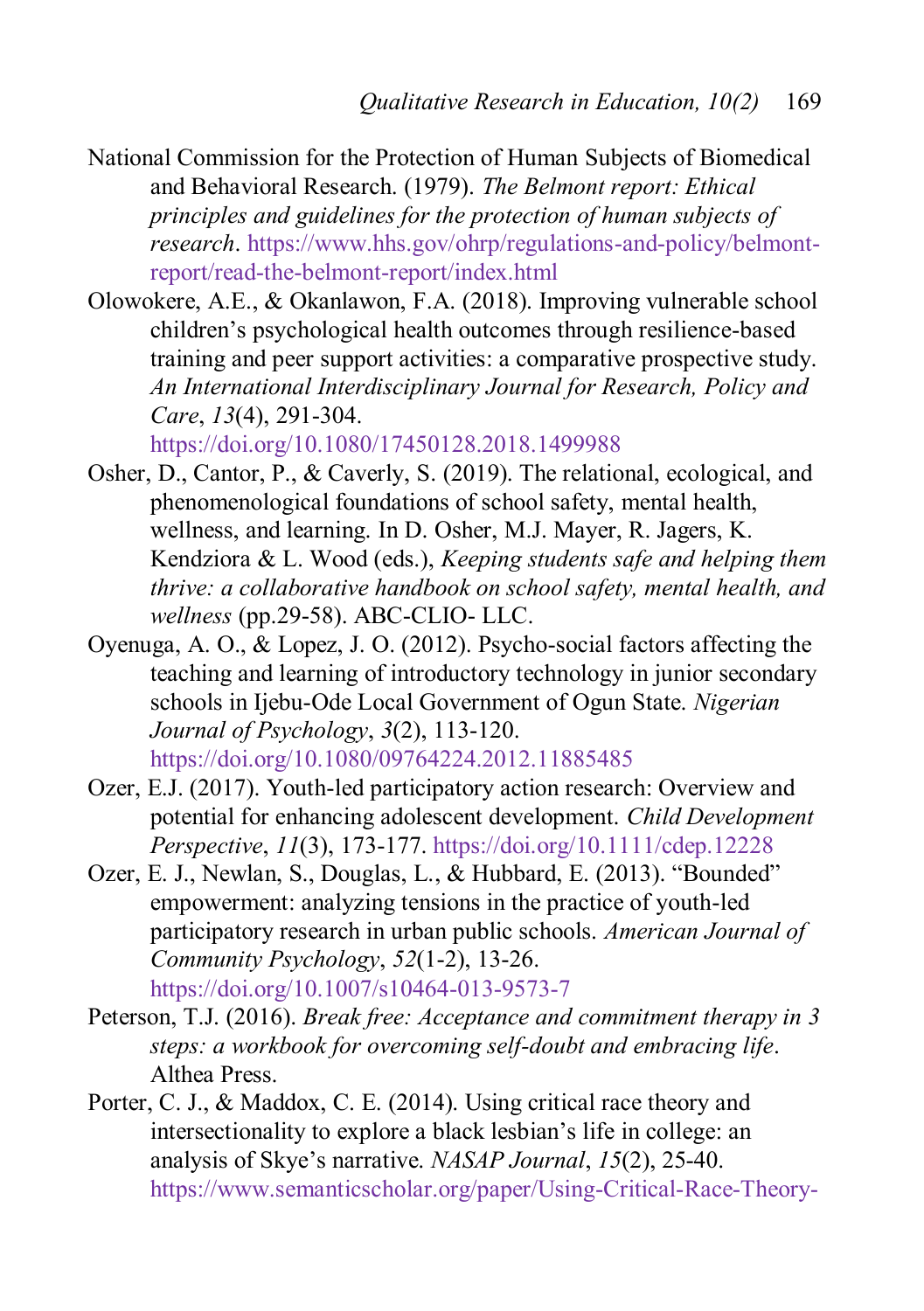170 *Mathikithela & Wood – YPAR for health promotion*

and-Intersectionality-to-Porter-Maddox/13d16cab91ef7e28e2358c29cefadad4194496a4

- <span id="page-27-5"></span>Rasesemola, R. M., Matshoge, G. P., & Ramukumba, T. S. (2019). Compliance to the Integrated School Health Policy: intersectoral and multisectoral collaboration. *Curationis*, *42*(1), 1-8. https://dx.doi.org/10.4102%2Fcurationis.v42i1.1912
- <span id="page-27-6"></span>Roffey, S. (2012). *Developing positive relationships in schools*. Springer
- <span id="page-27-7"></span>Shamrova, D. P., & Cummings, C. E. (2017). Participatory action research (PAR) with children and youth: An integrative review of methodology and PAR outcomes for participants, organizations, and communities. *Children and Youth Services Review*, *81*, 400-412. https://doi.org/10.1016/j.childyouth.2017.08.022
- <span id="page-27-2"></span>Shann, M. H., Bryant, M. H., Brooks, M. I., Bukuluki, P., Muhangi, D., Lugalla, J., & Kwesigabo, G. (2013). The effectiveness of educational support to orphans and vulnerable children in Tanzania and Uganda. *ISRN Public Health*, 1-9. [http://dx.doi.org/10.1155/2013/518328.](http://dx.doi.org/10.1155/2013/518328)
- <span id="page-27-8"></span>Smith, L., Beck, K., Bernstein, E., & Dashtguard, P. (2014). Youth participatory action research and school counseling practice: A school-wide framework for student well-being. *Journal of School Counseling*, *12*(21), 1-31. https://eric.ed.gov/?id=EJ1034747
- <span id="page-27-0"></span>Steyn, G. M., & Singh, G. D. (2018). Managing bullying in South African secondary schools: a case study. *International Journal of Educational Management*, *32*(6),1029-1040. http://dx.doi.org/10.1108/IJEM-09-2017-0248
- <span id="page-27-1"></span>Themane, M., &Thobejane, H. R. (2019). Teachers as change agents in making teaching inclusive in some selected rural schools of Limpopo Province, South Africa: Implications for teacher education. *International Journal of Inclusive Education*, *23*(4), 369-383. https://doi.org/10.1080/13603116.2018.1434690
- <span id="page-27-3"></span>Torres-Harding, S., Baber, A., Hilvers, J., Hobbs, N., & Maly, M. (2018). Children as agents of social and community change: enhancing youth empowerment through participation in a school-based social activism project. *Education, Citizenship and Social Justice*, *13*(1), 3-18. [https://doi.org/10.1177/1746197916684643](https://doi.org/10.1177%2F1746197916684643)
- <span id="page-27-4"></span>UNICEF. (2009). *Child-Friendly Schools. Emerging Practices in Eastern and Southern Africa: A Human Rights-Based Approach*.